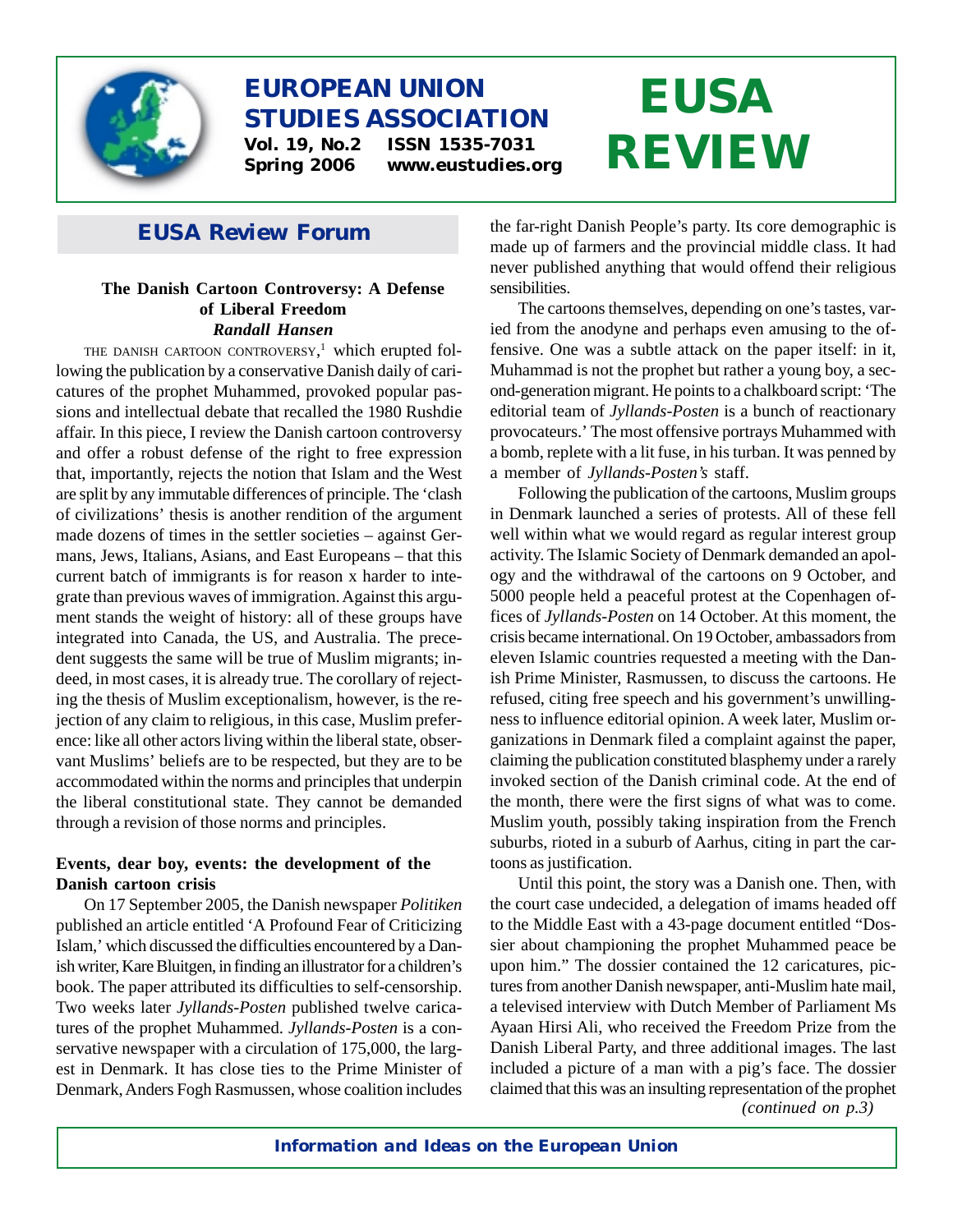The *EUSA Review* (ISSN 1535-7031) [formerly the *ECSA Review*] is published four times yearly by the European Union Studies Association, a membership association and non-profit organization (founded in 1988 as the European Community Studies Association) devoted to the exchange of information and ideas on the European Union. We welcome the submission of scholarly manuscripts. Subscription to the *EUSA Review* is a benefit of Association membership.

© 2006 European Union Studies Association

The European Union Studies Association ®, Information and Ideas on the European Union ®, State of the European Union ®, and www.eustudies.org ® are all registered trademarks of the European Union Studies Association, Inc.

**Managing Editor** Joseph A. Figliulo **Forum and Features Editor** Amy Verdun (University of Victoria) **Book Reviews Editor** Andrew Smith (Sciences po Bordeaux ) **Assistant Editors** Irina Andriamanana Kim Rajdev

#### **2005-2007 EUSA Executive Committee**

JOHN T.S. KEELER, Chair (University of Washington) LIESBET HOOGHE, Vice-Chair (UNC Chapel Hill) SOPHIE MEUNIER, Secretary (Princeton University) AMY VERDUN, Treasurer (University of Victoria) GRAINNE DE BURCA (European University Institute; New York University) VIRGINIE GUIRAUDON (European University Institute) FRANK SCHIMMELFENNIG (University of Mannheim) ALBERTA SBRAGIA (University of Pittsburgh) *Ex Officio* **Immediate Past Chair (2003-2005)** GEORGE ROSS (Brandeis University) **European Union Studies Association** ®

415 Bellefield Hall University of Pittsburgh Pittsburgh, PA 15260 USA Web www.eustudies.org ® E-mail eusa@pitt.edu Telephone 412.648.7635

## **EUSA Review <b>From the Chair**

#### **John T.S. Keeler**

WE ARE PLEASED TO ANNOUNCE the Program Committee and Call for Proposals (details in this issue on p.7) for our Tenth EUSA Biennial International Conference to be held May 17-19, 2007, in Montreal, Canada. The 2007 Program Committee Chair is Wade Jacoby, Professor of Political Science and Director of the Center for the Study of Europe at the Brigham Young University. Wade will lead an excellent and diverse Program Committee whose membership is listed in the Call and on our Web site. The deadline for proposals will be Friday, September 22, 2006. We encourage proposals from all disciplines, graduate students and non-traditional scholars, all our EUSA Interest Sections, National Resource Centers and EU Centers, and practitioners in government, law, business, and elsewhere. Contingent upon receiving a grant from the European Commission, we will again offer modest conference travel grants to encourage student and young scholar participation. Please watch our Web site and e-mail List Serve for further details.

Each conference year EUSA offers prizes for excellence in the field (established by the 1997-1999 Executive Committee and first awarded in 1999). In 2007 we will recognize the best dissertation in EU studies at a U.S. institution and the best paper presented at our 2005 Conference in Austin. As noted in the last issue of the *EUSA Review*, we will also present our 5<sup>th</sup> Lifetime Contribution Award to Professor Fritz Scarpf. In addition, the 2003- 05 Executive Committee instituted the EUSA Book Prize, to be awarded at each biennial EUSA conference. Information about the nomination process for these prizes is included in this issue on p. 15 and will be posted on our Web site. We take pride in honoring those who have made exemplary contributions to knowledge and inquiry about the European integration process.

We also recognize the importance of recruiting new members, particularly among young scholars and practitioners working on European integration, including from the new member countries. May we enlist our existing members in helping us find interested colleagues and students? If you provide names and addresses, we will send letters. Just drop a note to EUSA, 415 Bellefield Hall,

*(continued on p.22)*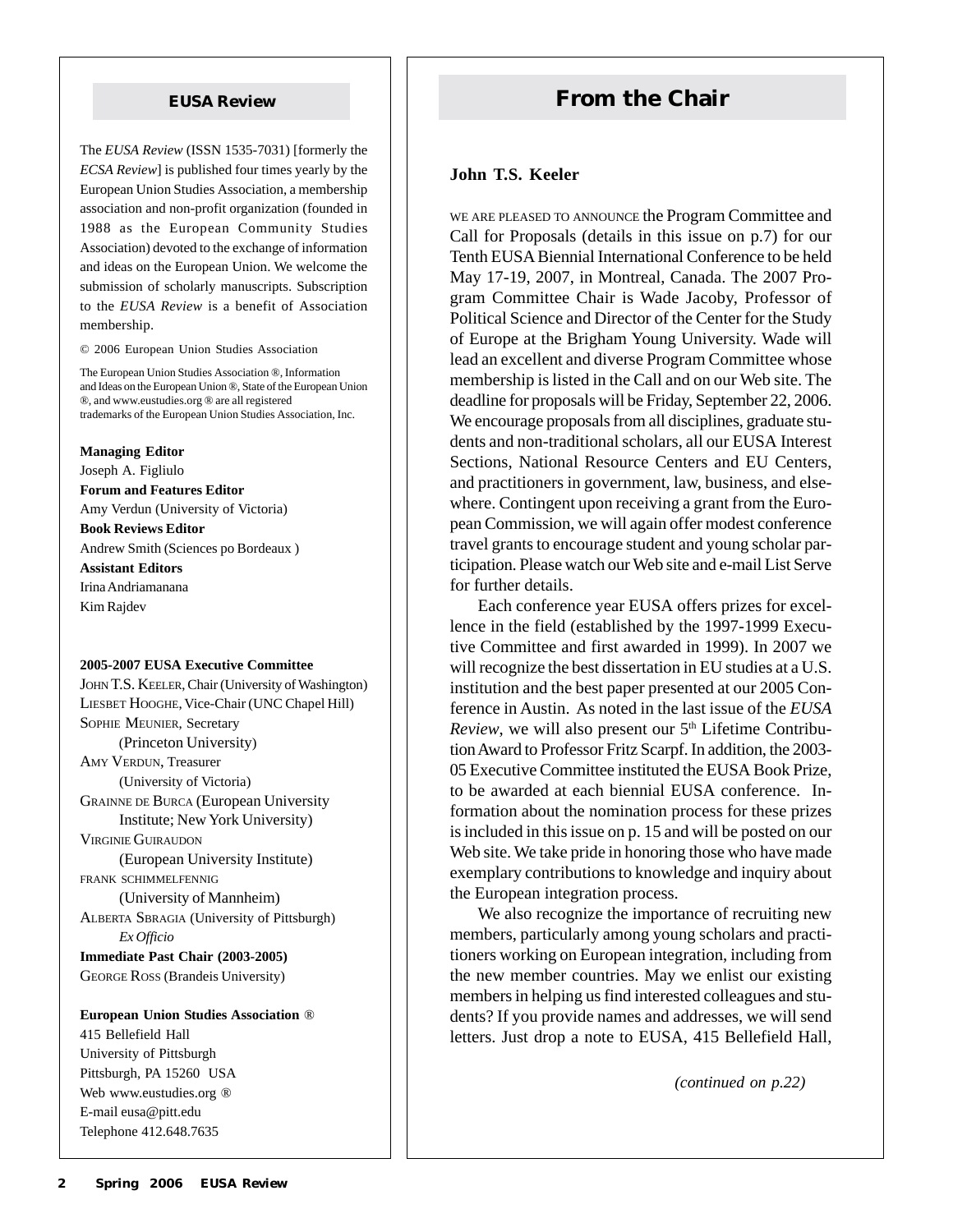(*continued from p.1*) Muhammed, but it was in fact the winner of a French pig-squealing contest that had nothing to do with Islam. The delegation's spokesperson was Ahmed Akkari. Akkari was secretly filmed by a French TV crew suggesting, to the delegation's head, Sheikh Raed Hlayhel, that Naser Khader – a moderate, integrationist Muslim and member of the Danish parliament – be bombed. When confronted, Akkari rediscovered his sense of humor (though he remained irony-blind): he was only joking. It was a form of expression presumably covered by free speech principles.

 In early 2006, things began to get ugly. A Swedish newspaper published two of the cartoons, followed by a Swedish paper and the *Brussels Journal*, which published all twelve. On 24 January, Saudi Arabia publicly condemned the cartoons, followed by Yemen, and Syria. Libya closed its embassy in Denmark. The Danish flag was burned in Nablus and Hebron, on the West Bank. *Jyllands-Posten*, clearly taken aback by the events it unleashed, issued two apologies for hurting Muslim feelings, though not for publishing the cartoons. They had no effect. On 30 January, armed gunmen in the Gaza strip stormed the European Union (EU) office in Gaza, threatening to kidnap the workers unless the EU issued an official apology. Hamas's leader demands that Denmark punish the cartoonists and *Jylland-Posten*.

By February, one French, four German, one Italian, one Spanish, one American, and three Dutch publications had decided to publish (some or all of the) the cartoons. Publishers in Argentina, Australia, Canada, Costa Rica, Honduras, India, Ireland, New Zealand, and South Korea followed suit. Demonstrations were organized outside the Danish embassy in London, during which radical Islamists brandish placards stating "Slay [also butcher/massacre/behead/exterminate] those who insult Islam," "Free speech go to hell," "Europe is the cancer and Islam is the cure," and "Europe will pay, your 9/11 is on its way." In the Middle East, Syria and Lebanon decide to instrumentalize the crisis. In Damascus, demonstrations (with direct or indirect government assistance) were organized outside the Swedish and Danish embassies, and the building housing both is set on fire by a mob. The Norwegian embassy was next, and it too burned. In Beirut, protesters set the Danish embassy ablaze. In Gaza, the same happened to a German cultural centre. Demonstrations became ever more violent, and in Somalia, India, Pakistan, and Afghanistan people were killed. When the protests finally burn themselves out, some 139 people were dead.

#### **Reactions in the EU and the West**

As the accusations of western hypocrisy and Islamphobia became ever louder, reactions in the west became ever more accommodating. The European Union protested the burning of the embassies, but balked at the prospect of collectively withdrawing its ambassadors. In the face of the unofficially encouraged boycott of Danish products, the EU threatened vague retaliation, but did nothing. As Danish flags burned – the protestors demanding respect for religious symbols that matter to them but showing none for the national symbols of others – the EU remained silent. The EU's reaction was nothing short of feeble.

The United Nations (UN) entered the fracas in the autumn. Under pressure from Muslim countries, some of whose records on tolerance are hardly without blemish, requested observations from the Permanent Danish Mission to the UN and launched an investigation into the cartoons' "racism." Next came the Council of Europe, which attacked the Danish government's invocation of free speech as a defense of the cartoons. The cartoons were "insulting" and a "seam of intolerance" characterized the Danish media.

Finally, major politicians – active and retired – offered their pronouncements. Tony Blair and George Bush, according to *Guardian* commentator Jonathan Steele, showed their "good sense….by siding with leftwing and liberal critics of the offensive drawings' publication." But it was Bill Clinton who went furthest in attacking the cartoons, describing them as "totally outrageous" and comparing European Islamophobia today with prewar Anti-semitism.

#### **Whither freedom of speech?**

In the midst of the furor, those who defended the cartoons in the name of free speech – the Millian principle that we may hate what people say but will defend to the death their right to say it – found themselves isolated and their motivations impugned. They were at best hypocritical, and worst racist. As a Research Fellow at the University of Manchester put it,

A chorus of European commentators have invoked the freedom to speak as a smokescreen for the crudest form of racist vilification. In addition to Israel, this racist vilification spans at least thirteen European states. The constellation of responses spanning media coverage cannot have escaped anyone's attention. Reminiscent of the liberal inquisition pursued by western commentators during the Rushdie affair in 1980, we are yet again witnessing attempts to denigrate legitimate Muslim political expression. Back then Muslims merely questioned the conventional criteria of free speech. Now, however, they recognize free speech as *the* red herring in an Islamaphobic onslaught…These cartoons cannot be located in the tradition of European satire, but they can be located within the tradition of racist representation, currently directed at Europe's powerless minorities (Nabi 2006).

If there was a "chorus," it was barely audible; the majority of liberal newspaper commentators and scholars did everything they could to judge the motives of the cartoon's publishers – they were racist, wanted to provoke, in partnership with the rightwing government, and so on – and to relativize that of the violent protestors – they were frustrated with poverty, social exclusion, discrimination, the war in Iraq, Afghanistan, Palestine. When an earlier version of this article was sent to the misnamed website "Open Democracy," they re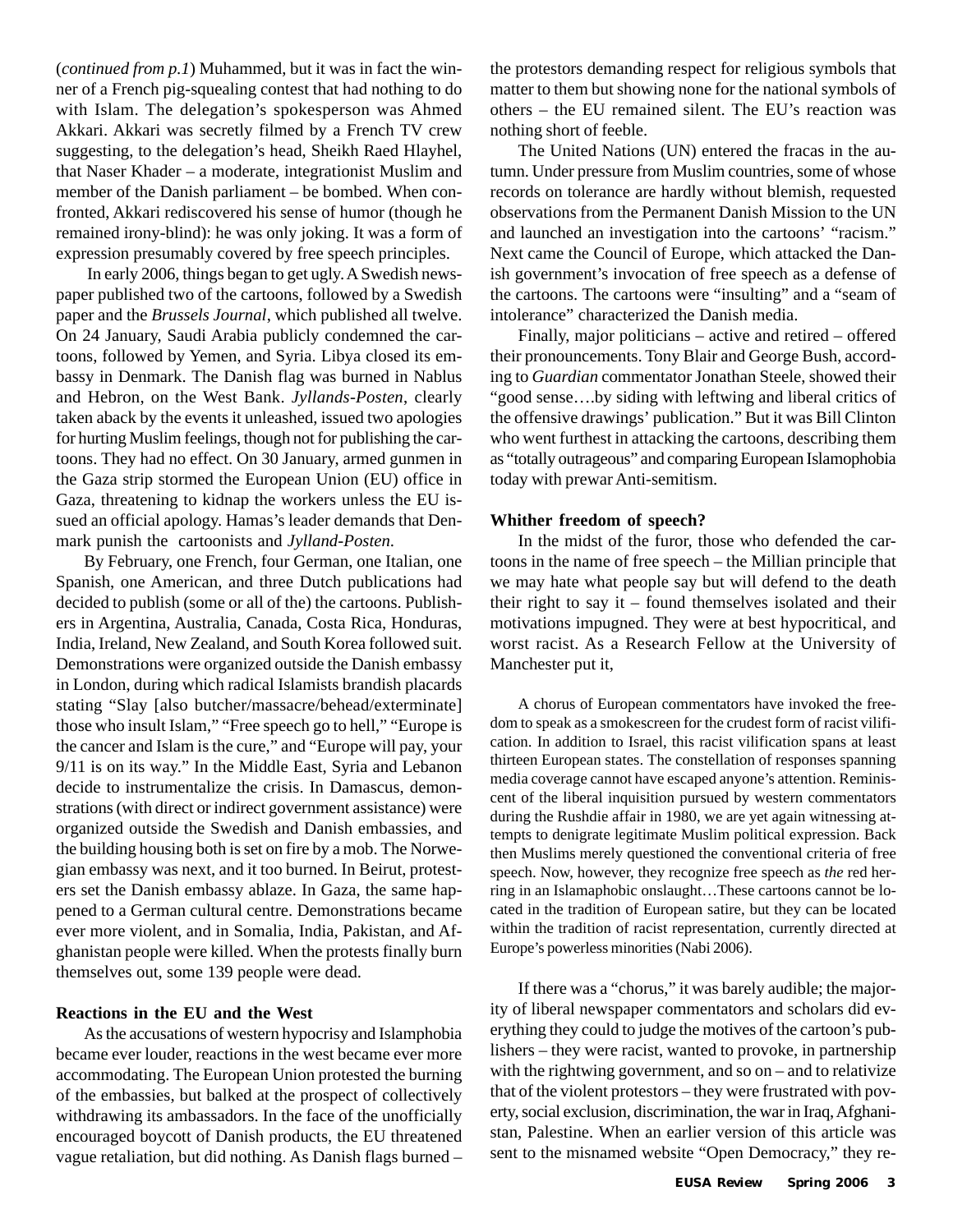jected it on the grounds that their coverage had "moved on." This week, the headline story sings from what has become the standard scholarly song sheet: "the Muslim protest…challenges the conceits of liberal democracy."

The equation of the cartoons with racism has become so common (a google search of 'Danish cartoons' and 'racist' produces 232,000 hits) that it is rarely, if ever, questioned. It should be. Three possibilities present themselves. The first is that the cartoonists and editors are themselves racist. They might well be, but the cartoons themselves do not provide a doorway into their heads. The second is that Denmark is a particularly anti-Islamic society, and that the publication of the cartoons reflects that hostility. Again, this might be the case, but it might not. Comparative public opinion polls, content analysis of editorials, and studies of day-to-day discrimination faced by Muslims would shed light on this question. The cartoons themselves tell us nothing. The third is that the cartoons equate Muslims with terrorists.

Did they? The question is open to interpretation, but none of the cartoons portrayed stereotypical looking Muslims; they were not, as many claimed, the equivalent of *der Stürmer's* hooked nose, bearded Jew reaching into a pot of gold. The most offensive cartoons – and they are offensive – portray Muhammad with an unsheathed sword and with a lit bomb in his turban. They seem to equate Islam with terrorism, to argue that Islam is an essentially violent and deadly religion. This is of course nonsense, but is it racism? It is not. It is hatred of a religion. And in a liberal society, there is and must be a distinction between racism and religious hatred, for the simple reason that while there can be no acceptable reason to object to 'blackness' there are many good reasons to object to religion, whether Christianity, Judaism, or Islam. Many people believe, not without historical evidence, that religion encourages intolerance and violence (how many throats have been slashed in religion's name?) and oppresses women and minorities (think of all three religion's attitude toward gays). In a liberal democratic society, religion is, like it or not, a fair target for criticism, satire and, fortunately or unfortunately, mockery and ridicule.

This point relates to the question of whether the cartoons were hate speech, the only conceivable grounds for censoring them. Most of them were not. The sword/bomb cartoons came closest, but again only if they are read as equating Muslims with terrorists, or if it can be shown that they provoked attacks on Muslims. As far as we know, they only provoked attacks by Muslims.

Some might reject the hatred of religion/hatred of race distinction as untenable on the grounds that putative hostility to religion masks a deep-seated hostility to Muslim people. Tariq Modood (2005) argues this case, pointing to two pieces of evidence: "First, the suggestion that Muslims are not the subject of racism because they are a religious group is nonsense when one considers that the victimisation of another religious group, the Jews, is paradigmatic of many peoples' understanding of racism, especially on the continent." Second, there is an "idea – prevalent among anti-racists, the progressive intelligentsia, and beyond, that religions people are not worthy of protection; more than that, they should be subject not just to intellectual criticism but mockery and ridicule (Modood 2006)."

The first matter oversimplifies the matter. A religious group may be transformed by racists into an ethno-racial group, which is exactly what happened to the Jews. There are, of course, clear-cut instances when Muslims are attacked because they are Muslim: women wearing the hijab are spat on, men with beards or who otherwise appear Muslim are denied jobs. Such and similar incidents are depressingly common. Islamophobia does exist, but this does not mean that every injustice suffered by Muslims – social exclusion, poverty, physical and verbal attacks – can be related back to a hatred of religion. In many if not most cases, those committing the injustice could not distinguish a Muslim from a Hindu and are motivated by nothing other than base racism. Many of those who invoke 9/11 as an excuse for attacking Muslims would have attacked them pre-9/11 as Asians, Pakistanis, or Indians. Some readers may view the hatred of religion/hatred of race distinction as one without a difference, but there are broader issues at stake. Some of those who are quickest to claim Islamophobia – and I cite the Muslim Council of Britain here – have an interest in essentializing Muslims, placing their religious identity above their nationality, ethnicity, sexuality, or any other sort of attachment they might have. Rather than being Pakistanis, Indians, Saudi Arabians, Britons, Germans, Londoners, Berliners, Europeans, cosmopolitans, gays, atheists, workers, or anything else, the foundation of their identity can only be Islam (Adamson 2006). And their spokespeople head an organization that denounces homosexuality as a sin, does not include Muslim gays and lesbians, and refuses to recognize Holocaust Memorial Day.

Modood's second argument can be easily dismissed. Defenders of free speech do not hold that religion *should* be subject to mockery; they hold that it *can* be subject to mockery. In a liberal democratic society, religion is, like it or not, a fair target for criticism, satire and, fortunately or unfortunately, mockery and ridicule.

#### **Hypocrisy and free speech: the case of Holocaust denial**

Defenders of free speech are frequently accused of hypocrisy because of the West's treatment of the holocaust: it criminalizes holocaust denial while allowing Muslims to be mocked, ridiculed, and vilified. While this argument seems superficially appealing, it too is unsustainable for three reasons. First, banning holocaust denial while allowing the ridicule of religion is not inherently hypocritical. Liberal thinkers have long admitted exceptions of freedom of speech, and it might be argued that criminalizing holocaust denial is an acceptable limit while limits on free speech are not. Denying a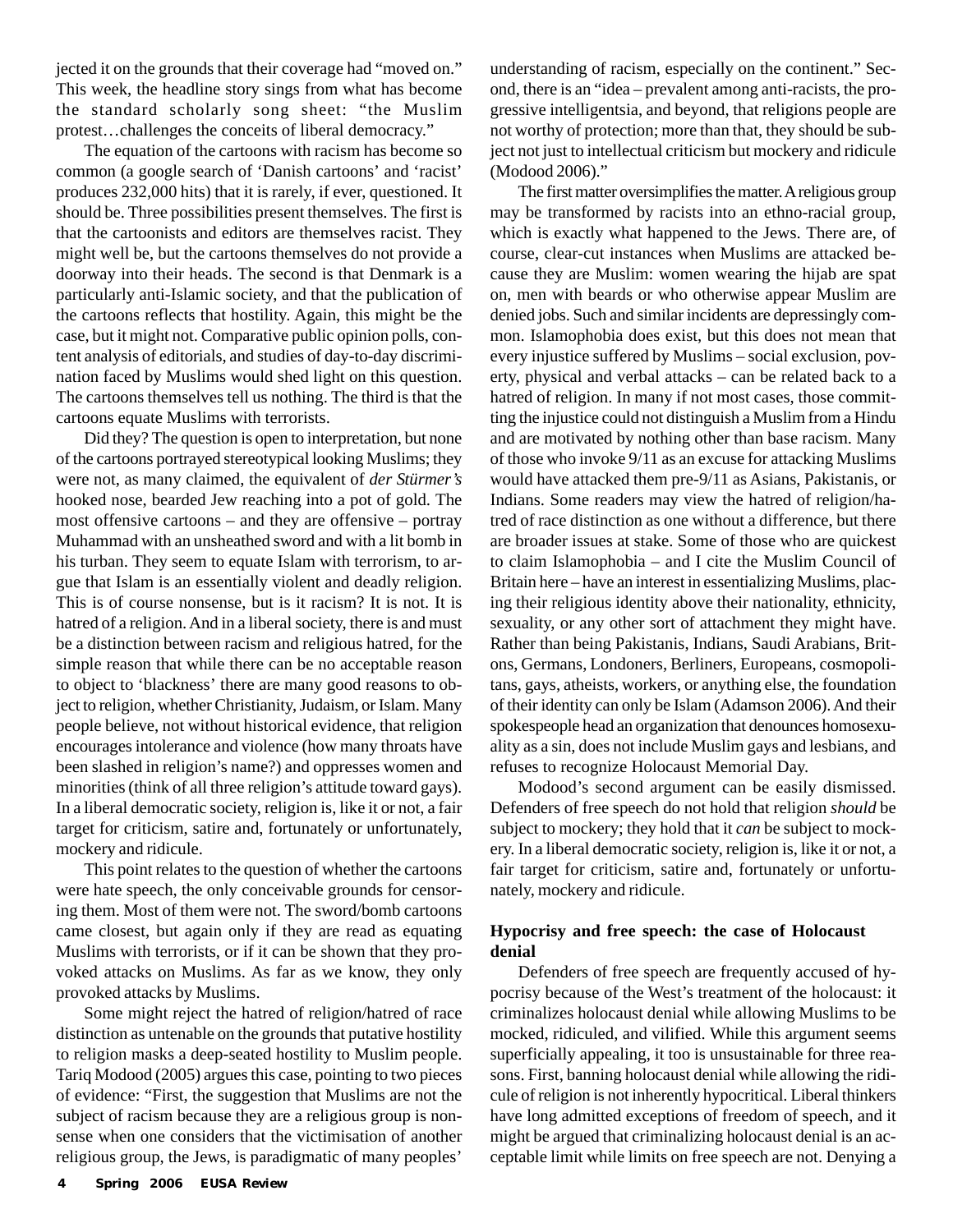historical fact is not the same thing as mocking a religion. The accusation of hypocrisy would only make sense if it were the case that *any* limit on freedom of speech were evidence of hypocrisy; clearly this is not so. Second, holocaust denial is hardly illegal across all of Europe, though that is the most common position; it is perfectly legal in the UK and in Denmark. Third, and most importantly, there are many liberals – including Ronald Dworkin and Deborah Lipstadt (and the author) who believe that such laws should be overturned in the name of freedom of speech and who oppose the recent imprisonment of historian David Irving under Austria's holocaust denial laws.

#### **Who's the hypocrite now?**

The real hypocrisy and inconsistency would be if Western countries protected some religions but failed to protect others. They do not. When Christian fundamentalists burn abortion clinics, demand the teaching of education and prayer in school, and attempt to have homosexuals fired, they are told that their religious beliefs are inconsistent with liberal constitutional values. If any religion has been treated with leniency and indulgence, it is Islam. As noted, in the weeks since the protests erupted, major politicians – George Bush, Tony Blair, Jack Straw, and Bill Clinton – and liberal intellectuals (see the contributions to http://www.guardian.co.uk/ cartoonprotests/0,,1703418,00.html) have lined up to denounce the cartoons; they have urged self-censorship; and they have expressed sympathy with offended Muslims. I doubt that Christian fundamentalists would receive such an empathetic response under comparable circumstances. If, following the screening of the 'Last Temptation of Christ,' Christian fundamentalists had burned theatres, and held placards in Times Square saying 'Death to you and your Freedoms,' the response from the liberal intelligentsia and politicians would have been total condemnation. I find it unlikely that either would justify their actions with reference to the difficulty of living in a world that does not respect one's deepest beliefs, or explain that years of seeing babies murdered (which is what abortion is for Christian fundamentalists), deviant lifestyles flaunted, and insulting representations of Christians (think of the Church Lady on Saturday Night Live) led to a level frustration that boiled over because of the film.

One ironic element in the whole crisis was that the real hypocrites were not identified. They were not observant, non-violent Muslims: it is entirely right of them to let their offense be known, and to protest, as Catholics and Jews do, a failure to respect their religion. They only have to accept that they may not convince everyone that it or any religion is worth respecting. Nor, for that matter, were the violent Muslims hypocritical: the position of those few who shouted "massacre those who insult Islam" was all too clear and consistent.

Neither were Danes hypocritical: Denmark has some of the most robust free expression laws in the world. It is the

home, against German protests, of many publishers of neo-Nazi propaganda, and it hosted, against Russian accusations of support for terrorism, a Chechen congress. Danish courts rejected police demands that a journalist reveal his sources for a story on Islamic extremists in Denmark. Danish artists have with impunity painted murals of Jesus with an erect penis and made films portraying him as a sexually active terrorist. The country consistently ranks near the top of 'Reporters without borders' worldwide index of press freedom. Since the crisis erupted, there has been much talk of the importance of context – particularly broader Muslim frustration and deeply held prejudice in Denmark – but little has been said about this libertarian Danish context. In failing to placate Muslim demands for censorship and/or apology, the Danes were on one level treating them as citizens rather than foreigners.

The real hypocrites in the debate were liberal intellectuals, too many to name, who spent years denouncing Christian fundamentalist demands for prayer and the teaching of evolution, in schools, the censorship of books and films, and limits on abortion, only to cave to fundamentalist Muslim demands for the introduction of Sharia law, for separate swimming classes for boys and girls, and – in the Danish case – for the respect for religious rules not only by members of the religious group but by the society at large. Portraying the prophet may be prohibited for Muslims, but it is not and cannot be for anyone else. Muslims may ask that others respect their religious precepts, but they cannot demand it any more than observant Jews can demand that their fellow citizens not shop on Saturdays or Christians can demand that non-believers respect their sexual mores.That liberal intellectuals could be so absolutist in their dismissal of the demands made by Christian fundamentalists but so apologist and relativist in their indulgence of those made by Muslim fundamentalist beggars belief.

#### **Muslim exceptionalism?**

One argument for a Muslim 'opt-out' of the liberal free speech requirement might be that Muslims take their religion more seriously than Jews or Christians. I know many Jews and Christians who would disagree, but let's admit the possibility. If we do, then there is a problem. Academics, including myself, have for years rejected as bigoted the argument that Muslims are particularly difficult, relative to earlier generations of migrants, to integrate. Many of those angered by the cartoons would also reject the claim, but they cannot have it both ways. They cannot argue that Muslim integration does not present particular challenges *and* that religion is so important to Muslim identity that our conception of laws on freedom of speech have to be changed. Because if the latter were the case, then Muslim integration would raise particular challenges and present particular difficulties.

For my part, I am convinced that it does not. I'm sure it is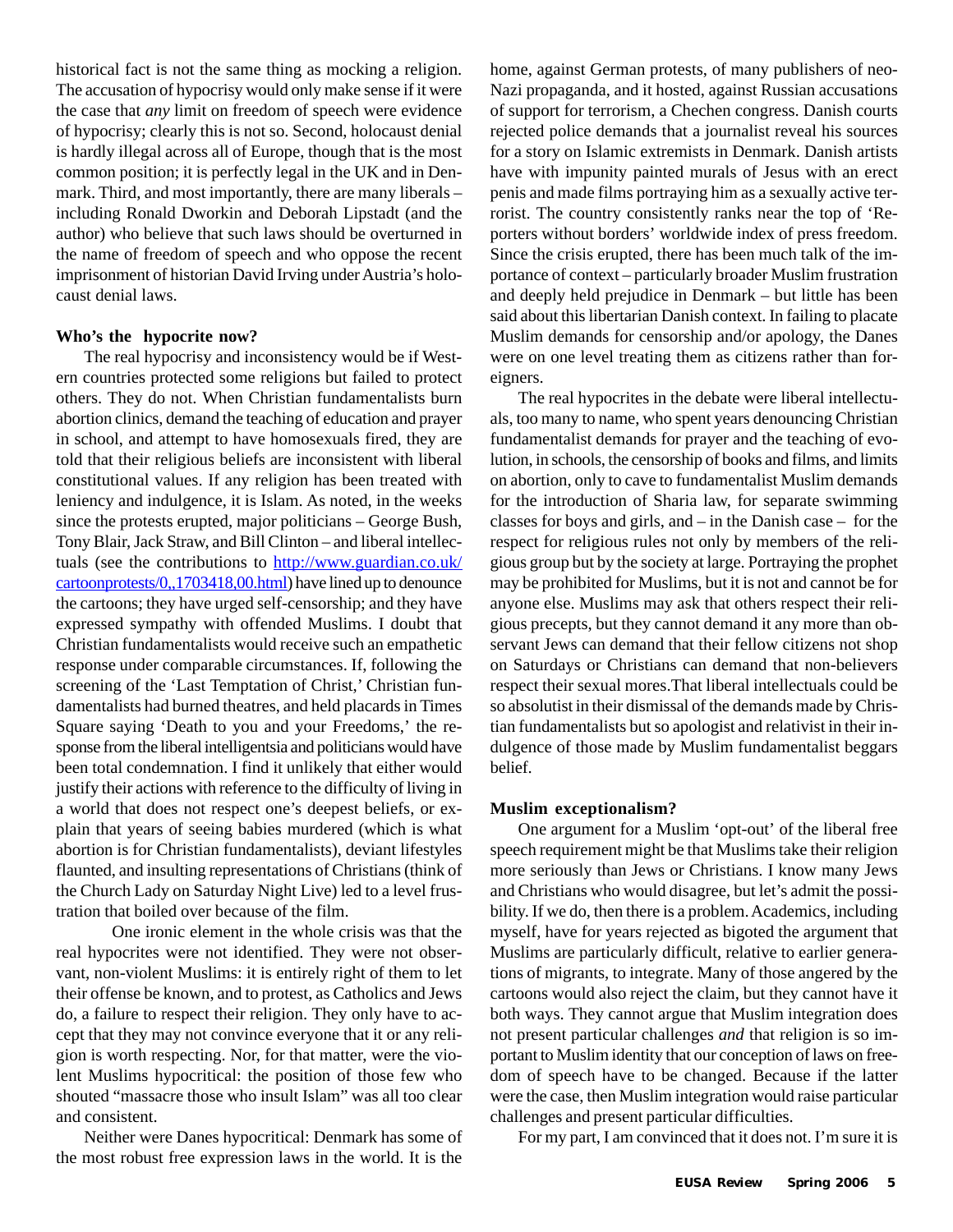the case that many Muslims are deeply and genuinely offended by the Danish cartoons, and I sympathize with them. But this offence is the price of living in a liberal society, one that has been paid by many groups before. Soldiers in Canada or Britain who were disgusted by the thought of serving in the army with homosexuals have been told they must; Christians and feminists who object to pornography have been told that others have a right to view such material; Bavarian Catholics who demanded a crucifix in every school were told that respect for other religions in Germany meant that they couldn't. Elderly Jews, including holocaust survivors, have been told that they could not stop neo-Nazis from marching past their front windows. Going back further, racists have been told that their deepest convictions were unacceptable. In these as in many other cases, people have been told that their firmly held beliefs and attitudes were inconsistent with liberal democracy and that, however important those beliefs and however offensive a failure to respect them was, they simply had to accept it. So it is with those Muslims who think that their religion is above satire and mockery. It is not; no religion is.

At the end of the piece cited earlier, Tariq Modood presents Europe with a choice: it has to decide which is more important, the right to ridicule Muslims or the integration of them. This gets it entirely wrong. It is not Europe that has to choose; it is rather those who wish to restrict free speech, whether they be Muslim or non-Muslim, citizens or non-citizens, recent immigrants or longstanding permanent residents. They have to decide whether they wish to live in a liberal democratic society. If they do, they have to accept that they will hear and see things that offend them, sometimes deeply. They are free to protest them peacefully, but not to demand their criminal sanction. They will hopefully do this in the knowledge that that same liberal democracy sustains many values and practices from which they benefit and that they cherish. In the end, the same liberal democratic values that protect a right to practice one's religion, to maintain one's distinctive cultural practices, to be reunited with one's family through family reunification, protect the right of free speech. It is part of the liberal democratic framework, not a negotiable addition to it.

*Randall Hansen is Associate Professor and Canada Research Chair in Immigration & Governance in the the University of Toronto Department of Political Science*

#### **Notes**

<sup>1</sup> I have discussed the issues raised in this essay with many people, and I am grateful for their comments: Emmanuel Adler, Fiona Adamson, Erik Bleich, Joseph Carens, Matthew Gibney, Todd Lawson, Rahsaan Maxwell, Shourideh Molaei, Shahreen Reza, Phil Triadafilopolous, Gokce Yurdakul, Melissa Williams.

#### **Works Cited**

Fiona Adamson, '"Muslim" as a Politicized Identity Category: Changing Discourses of "Immigrant" Mobilization and Political Incorporation in Western Europe,' Paper presented at the Council of European Studies conference, Chicago, 29 March-1 April 2006.

Tariq Modood (2005). "The Liberal Dilemma: Integration or Vilification?" at http://www.opendemocracy.net/faithterrorism/liberal\_dilemma\_3249.jsp (consulted 15/05/06).

Shaida Nabi (2006). "Honing European Traditions" at http://www.opendemocracy.net/faith-europe\_islam/ muslim\_cartoons\_3244.jsp#seven (consulted 1/03/06)

#### **EUSA Interest Sections**

The European Union Studies Association now has eight active interest sections based on members' areas of special interest in European integration: EU Law; EU Political Economy; Teaching the EU; EU Latin America Caribbean; EU Economics; EU Public Opinion and Participation; EU Public Policy and EU as Global Actor. Each section has its own Web pages (with syllabi banks, textbook lists, and more) and e-mail distribution list, and all will hold business meetings at the EUSA Conference in Montreal (May 17-19, 2007). For more information, please visit <www.eustudies.org/ EUSAsections.html>.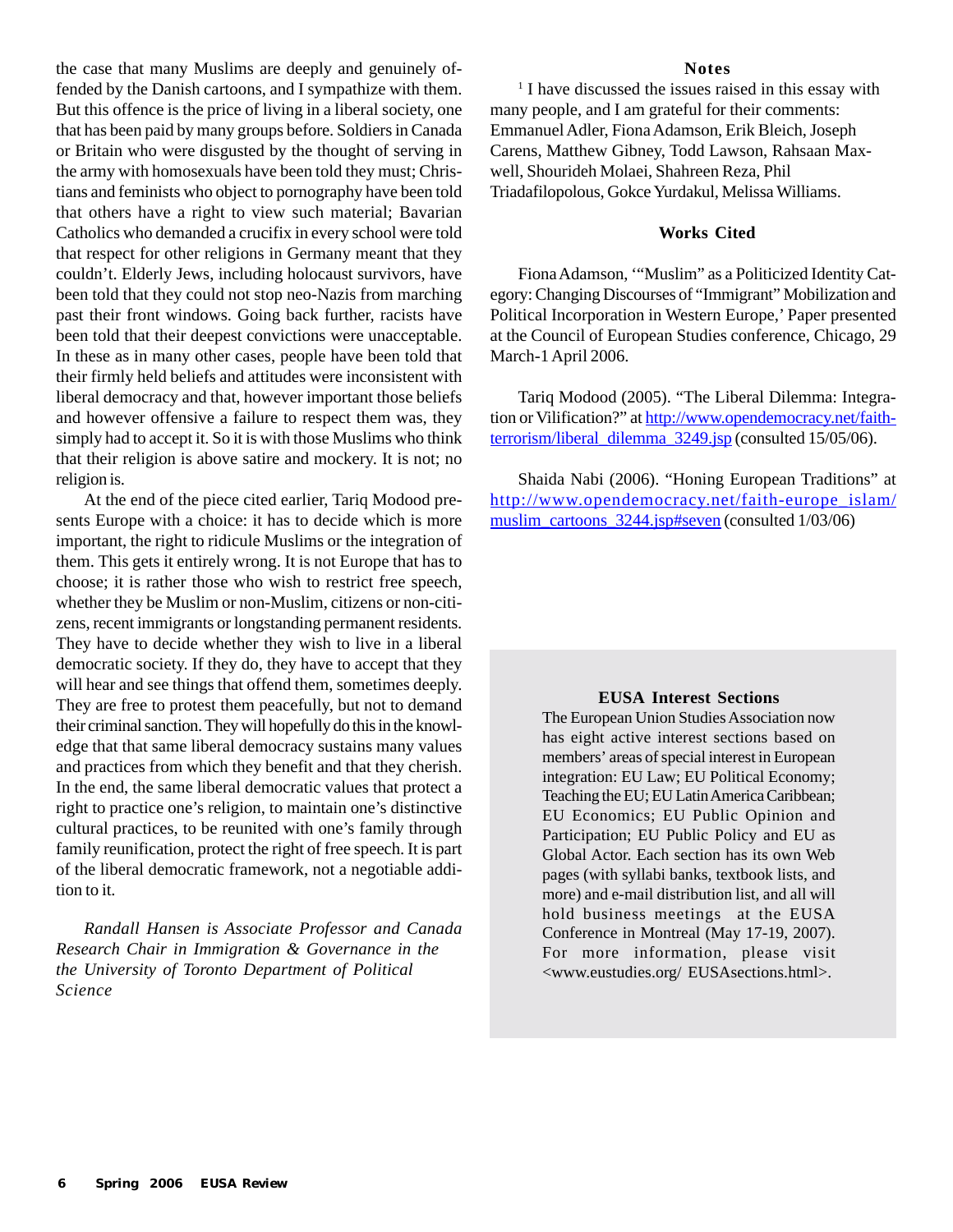place rev2007call here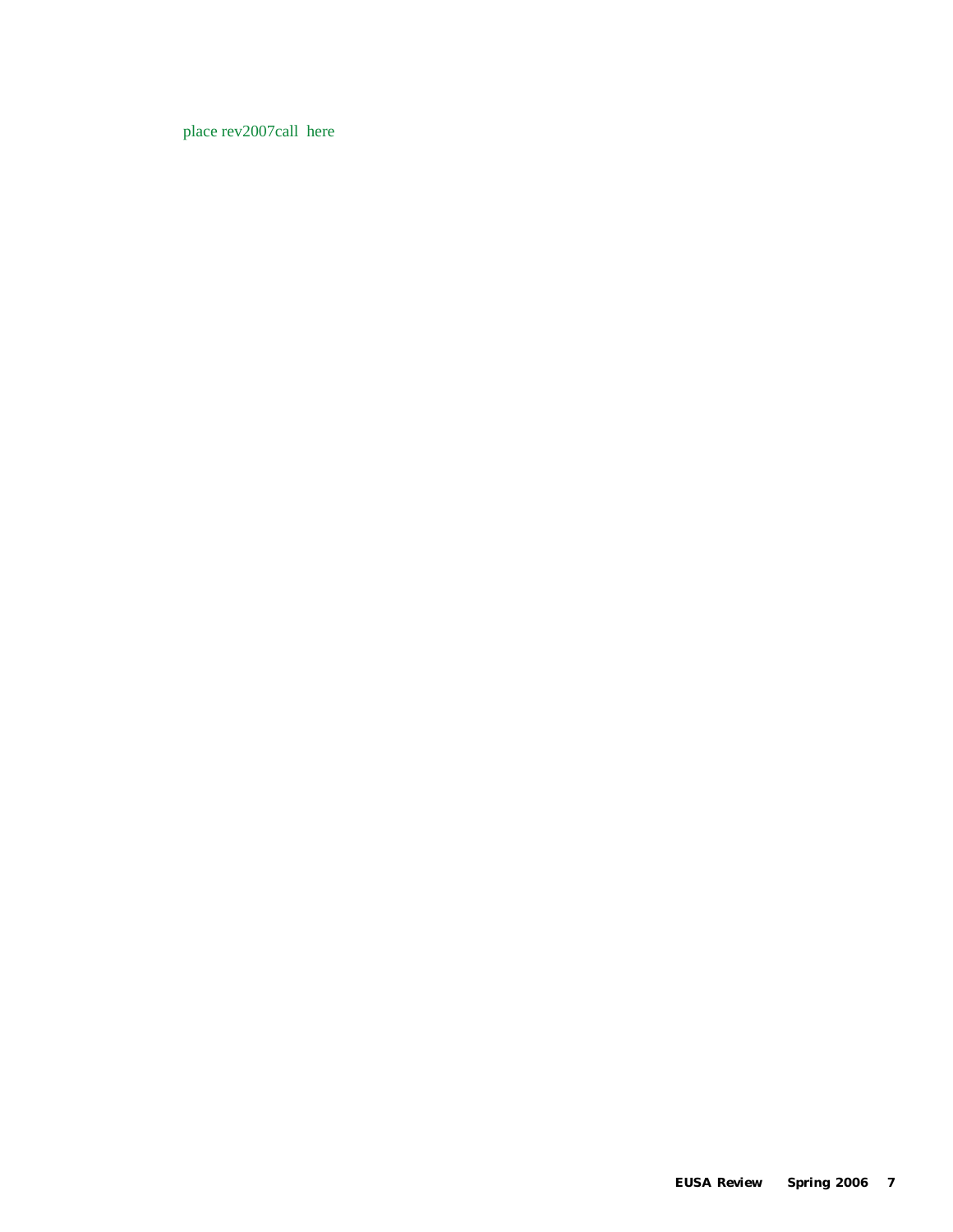# **EUSA Public Policy Interest Section Essay**

#### **Whatever Happened to Public Policy?** *John McCormick*

AS WE KNOW, research and publishing on the European Union has undergone a boom in the last 10-15 years. Whether in the form of textbooks, monographs, trade books, or journal articles, the isolated trickles of the 1980s and early 1990s have turned into the torrent of today, reflecting a combination of the increase in the number of scholars and analysts who have turned their attention to this fascinating and yet sometimes exasperating topic, the growing interest in matters European among students and the informed public, and the degree to which the EU has now simply come to matter.

Twenty years ago, comparative studies of European states were more prominent than studies of the European Community/Union, and it is difficult today to read much of that literature without noting the absence of discussion about integration, or – where it exists - detecting prominent seams of bemusement and even occasionally bafflement about its implications. Back then, integration was something that impinged only on the margins of studies of the individual states of Europe, and it was not always well understood; today, no study of Europe or those individual states is complete without consideration of the impact of integration, the features and the outlines of which have achieved greater clarity, and the debates over which have intensified. The result: It is hard to keep up with the production of new research on the EU, which examines the mechanics and implications of integration from multiple and occasionally surprising perspectives.

And yet the level of coverage remains strangely irregular. While there has been much new notice paid to institutions, for example, the Council of Ministers and the European Council have attracted notably less attention than the Commission and Parliament. This is odd given the importance of the former institutions to decision-making; apparently we are more interested in the servants of the decisionmaking process than in the people who actually make the decisions. And the bulk of research on the European Court of Justice has come from legal scholars, who are generally more interested in the intricacies of European law than in the political, economic and social impact of the Court.

Nowhere have the irregularities been more visible than in the field of EU policy studies. If we were to gauge results on the ground by the volume of the literature, we would be left with some gross misconceptions about the policy priorities of the EU. A quick scan of library bookshelves and the contents pages of journals would give the impression that foreign policy was at the top of EU agenda; perhaps no single area of EU policy has been the subject of so much study and

so much debate. The same scan would probably give us the impression that security policy was also high up the agenda, in spite of the fact that interest in the EU as a military actor has been a relatively recent phenomenon. On environmental policy, the picture would be more accurate; there has been an impressive body of research, keeping up with the EU's productive record as a policy entrepreneur, and reflecting the obvious transfer of policy responsibilities from the member states to the EU.

At the other end of the scale, the scan would leave us with the impression that agricultural policy – by far the biggest of all European policy areas when measured by the amount of EU spending and by the length and the temperature of the political debate – was only marginal to European policy interests. There are perhaps less than a dozen booklength studies, but most are more than twenty years old, leaving Wyn Grant's *The Common Agricultural Policy* (Palgrave Macmillan, 1997) and Alan Greer's *Agricultural Policy in Europe* (Manchester, 2005) among the few whose pages have not yet turned yellow with age. Meanwhile, the next biggest items on the EU budget (regional policy, and employment and social affairs) have been given even shorter shrift, and most other policy interests of the EU (including competition, technology, transport, energy, or justice and home affairs) return even more indistinct shadows on the radar of the literature. And one of the most successful of all EU policy ventures – its common positions on international trade – barely even registers on that radar.

Thus we are left with the curious situation where the most attention has been paid by scholars to those areas of policy that have been among the more modest in their achievements (foreign and security policy), while much less attention has been paid to those areas of policy that have absorbed the most time and money (such as agricultural and structural policy), or that have brought the greatest changes (such as trade and competition policy). More generally, there has been surprisingly little attention paid to the European policy process. Consider the following indicators:

In their otherwise excellent survey of the "state of the art" of European studies - *European Union Studies* (Palgrave Macmillan, 2006) – Michelle Cini and Angela Bourne chose not to include a chapter on public policy, and only one of their authors makes much reference to policy studies, but then only in passing.

There are few general surveys on public policy in the EU: they include Laura Cram's *Policymaking in the EU* (Routledge, 1997), Jeremy Richardson's edited collection *European Union: Power and Policy-Making* (Routledge, 2001), and the Wallace, Wallace and Pollack edited collection *Policy-Making in the European Union*, now in its fifth edition (Oxford, 2005). The latter is of course important, but it has 15 chapters dealing with case studies and only four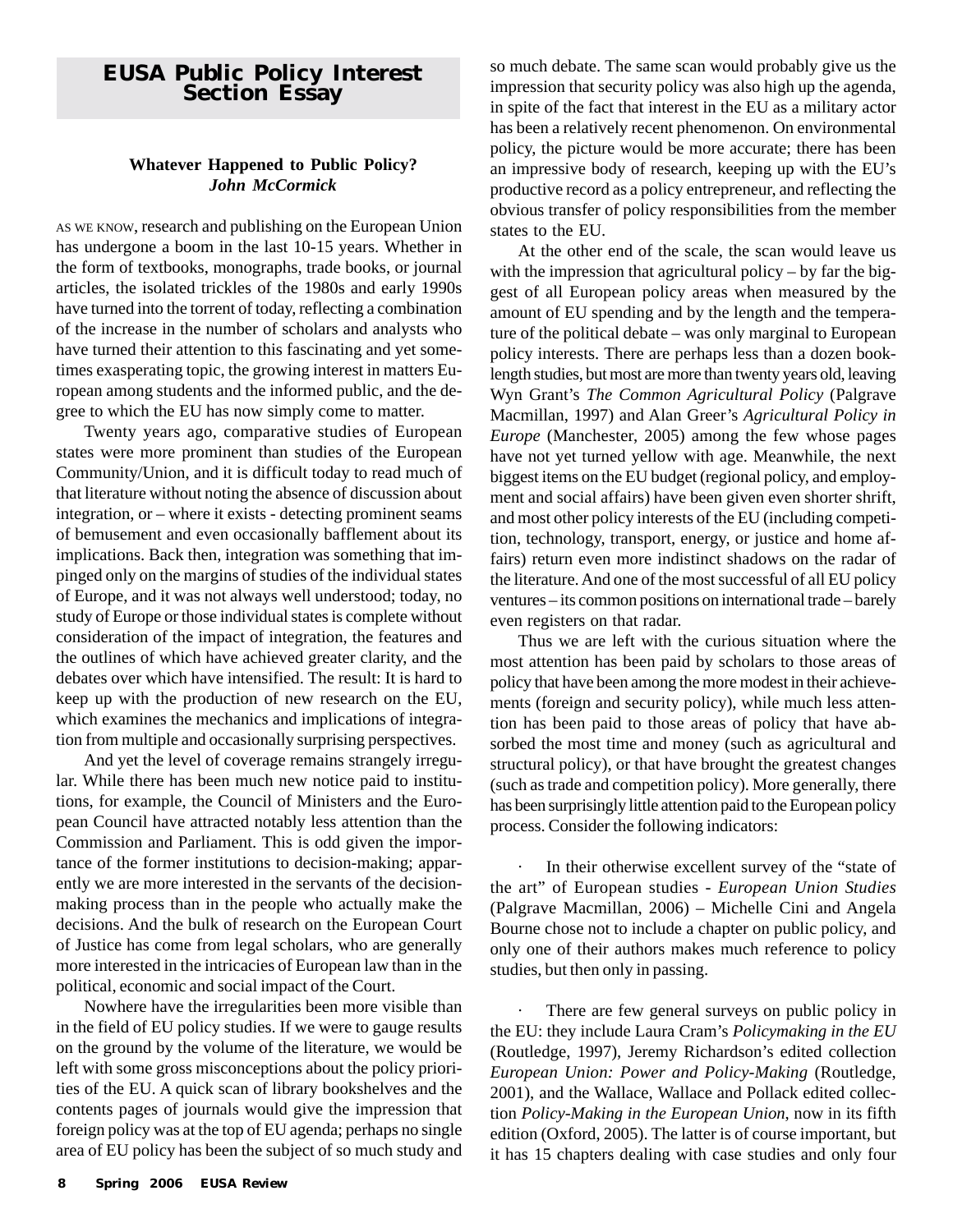offering broader analytical assessments. (A fourth survey will be available when Buananno and Nugent's new book *Policies and Policy Processes of the European Union* (Palgrave Macmillan) is published in 2007-2008.)

Over the years, the *Journal of European Public Policy* (first published in 1994) has been a valuable and creative forum for studies of and discussions about public policy in the EU, but it has been functioning in near isolation. Most of the other key journals in EU studies, international relations and comparative politics have made their contributions, but they tend to be less interested in policy than in institutions.

While research and publishing on distinct areas of policy has grown, it is more often concerned with the content of policy than with the ways in which policy is made or with the pressures and influences that come to bear on the policy process. Thus we often see analyses of the history of policy, the record on developing common policies, the role of institutions, and the results of policy, but we see much less about agenda-setting and policy development.

The state of EU policy studies stands in stark contrast to the state of US policy studies, where there is an extensive body of research and literature on the policy process dating back decades. Public policy in the US has been assessed from every conceivable angle and through every stage in the policy cycle, from agenda-setting to implementation. There is an extensive literature on the forces and pressures that come to bear on policy-making, a host of theories and models have been developed to help us better understand that process (institutional, process, pluralist, elitist, rational, incremental, public choice, and systems – the list goes on), and numerous scholars have built careers and reputations by giving us insight into how policy is developed and implemented in the United States. Contemporary monographs on US public policy can be numbered in the high dozens, while recent journal articles can be numbered in the hundreds.

But the story is quite different with the EU. There is no question that considerable effort has been invested in better trying to understand the way that European institutions function, and in clarifying the relationship between those institutions and the governments of the member states, but how much do we ultimately know about the difference that Europe has made? The literature on European policy analysis is meager, minimal attention has been paid to the manner in which the European policy agenda is formed, or to the pressures and principles that drive policy formulation, and far less attention has been paid in Europe than in the United States to questions of policy legitimation, implementation, or evaluation. Even the literature on Europeanization is not always convincing on the changes to national policies that have arisen out of the pressure of integration and those that have come from other sources.

Why is the field of European policy studies so underdeveloped? Much of the explanation probably lies in the dominance of international relations (IR) over comparative politics in studies of the EU. As we struggle to pin down the personality and character of the EU, wondering where it sits on the continuum between an international organization and a state, the bias tends to remain with the internationalists. But as a discipline, IR deals little with public policy (except foreign and security policy, which helps explain why the literature in EU foreign and security policy is so substantial). Perhaps if we were to focus more on the qualities of the EU as a proto-state, we might be more inclined to focus on trying to understand how it makes, implements, and evaluates policy. In order for the field of European policy studies to grow, then, we need to see more attention paid to the methods and interests of the comparativists.

Second, attention to policy has been compromised by the Europeanist addiction to theory. And here again IR has much to answer for. Thanks to the strong theoretical bias of IR studies, far more scholarly effort has been employed in trying to understand the character of the EU, and in trying to understand how and why European integration has evolved, than in trying to better understand how policy decisions are made. The resulting literature has been valuable, to be sure, and much of it can give us insight into the character of policymaking. But policy has not been its major focus or concern, and EU studies have focused on explaining principles to the detriment of explaining process. In other words, attempts to explain how integration has happened have swamped attempts to explain what difference it makes.

Finally, the modesty of the EU policy literature is a reflection of how quickly the EU has grown up and expanded its reach. For much of its 50-plus years it has been an exercise in economic integration, and it has only been in the last 15 years or so that scholars of the EU have come to better appreciate the role of the EU as a policy entrepreneur, and to see that "competence" has come to mean something much broader and multi-faceted than it once did. But the focus is still on individual, isolated policy areas, rather than on trying to draw universal conclusions from the lessons of the case studies. In short, policy specialists have not been able to migrate in any great numbers out of their more narrow interests into broader studies of the character and personality of European-level policy-making and implementation. Why should we care? Because the picture painted by our accumulated efforts is incomplete, and because we cannot really understand the EU without looking in more depth at its broader policy achievements.

It was concerns such as these that recently prompted the creation of a new EUSA public policy interest section. There were already sections dealing with political economy, economics, and the EU as a global actor, but it seemed logical to establish a new section that would look at the EU policy process more broadly defined. The new section sets out to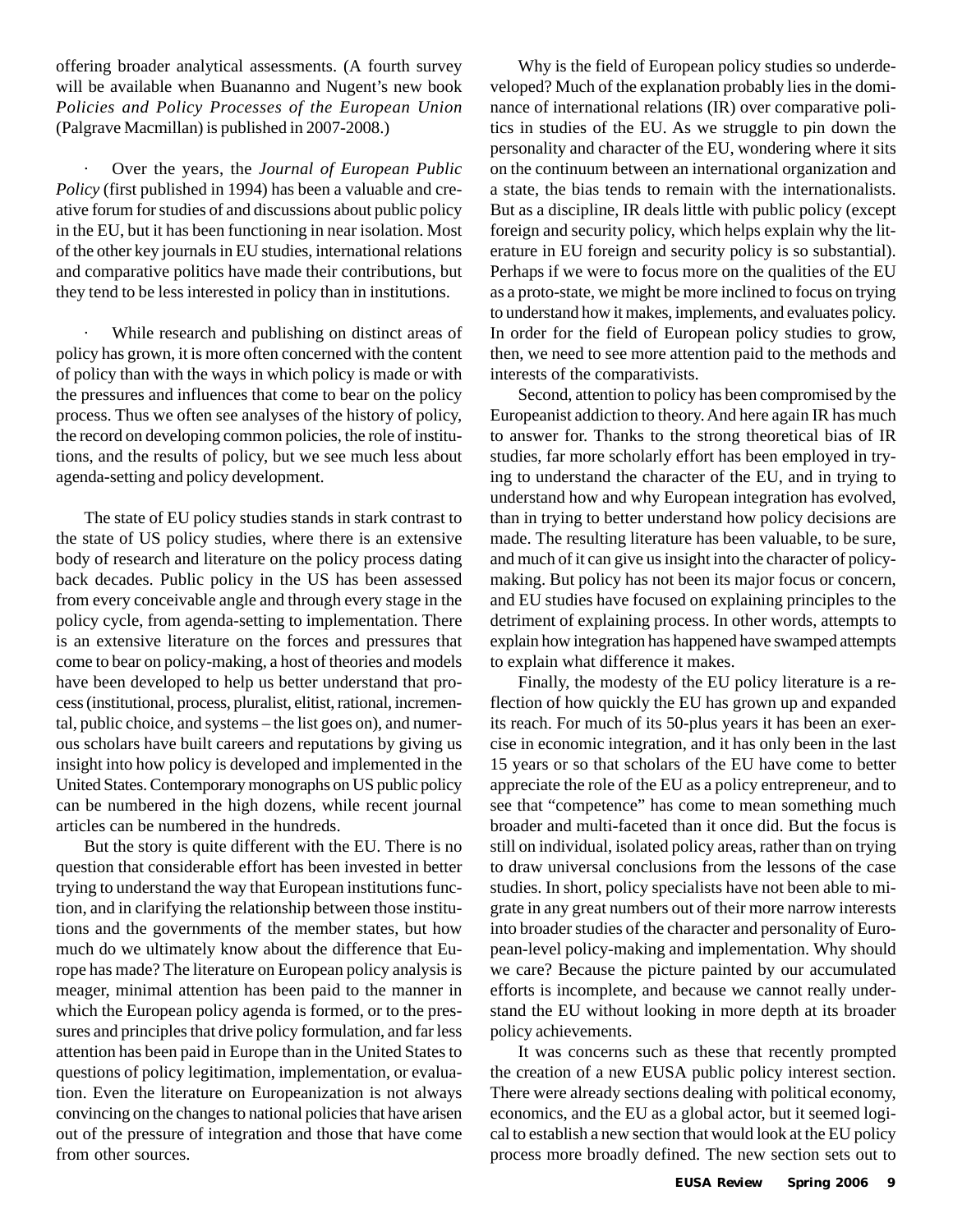focus on the pressures, principles, and ideas that drive EU policy broadly-defined, as well as promoting a new focus on under-studied policy areas, and encouraging the development of better theories of EU policy. Hopefully it will act as a gathering point and clearing house for EUSA members with interests in policy, will promote the submission of panel proposals to EUSA conferences, will maintain a page on the EUSA web site, and perhaps - in due course - will develop a syllabus bank, issue a regular newsletter, maintain a list of research interests of members, and organize workshops. Agreement has also been reached to organize annual essays for the *EUSA Review*. In the end, we hope that the work of the section will help elevate EU policy studies to the position on the scholarly agenda that they deserve.

*John McCormick is Professor and Chair of Political Science at Indiana University Purdue University Indianapolis (IUPUI).*

> The *EUSA Review* follows an annual calendar of announcements and listings organized in four topic areas: Winter (December 15): EU-Related Academic Programs (degree or certificate-granting, worldwide); Spring (March 15): EU-Related Web Sites (especially primary sources such as databases, on-line publications, and bibliographies); Summer (June 15): EU-Related Organizations (academic and professional associations or independent research centers (such as think tanks) with significant EU aspects in their missions); and Fall (September 15): EUSA Members' Research Notes (current, EU-related, funded research projects). Send brief announcements by e-mail to eusa@pitt.edu.

#### **Archive of European Integration http://aei.pitt.edu**

THE UNIVERSITY LIBRARY SYSTEM, University of Pittsburgh, Archive of European Integration (AEI), is a major online repository for noncommercial, non-governmental full text publications (short monographs, working or policy papers, conference papers, etc.) dealing with some aspect of European integration, whether they are already on the Web or not. The AEI co-sponsors are the European Union Studies Association and the Center for West European Studies/European Union Center, University of Pittsburgh.

As discussed above, the AEI is partnering with the European Research Papers Archive (ERPA) and the European Integration online Papers (EIoP), and seeks to acquire other appropriate papers which do not reside on the ERPA. It will be possible to access and search simultaneously the AEI, the ERPA, and the EIoP. Together, the ERPA and the AEI will constitute the most comprehensive, accessible single interface to materials on European integration either already available on the Internet or in another format that can be converted to be deposited on the AEI.

Anyone can access and download materials on the AEI. The search engine allows searching by author, title, keyword, year, etc. Not only are titles free to all for reading and downloading for personal use, the AEI is an archive for the permanent retention of articles submitted (authors can have titles removed upon request).

 If either individuals or institutions know of additional materials – either in electronic or paper format, and no matter how old – which would be appropriate for the AEI, please feel free to contact Phil Wilkin at *pwilkin@pitt.edu*. The AEI editors invite all with appropriate papers to submit them to the AEI. The AEI editors will be happy to help any individual or organization seeking assistance with the process of contributing materials to the AEI. If you wish to deposit papers in a series, you *must* contact the AEI editor before beginning deposit of papers. With questions about the AEI, e-mail aei@library.pitt.edu.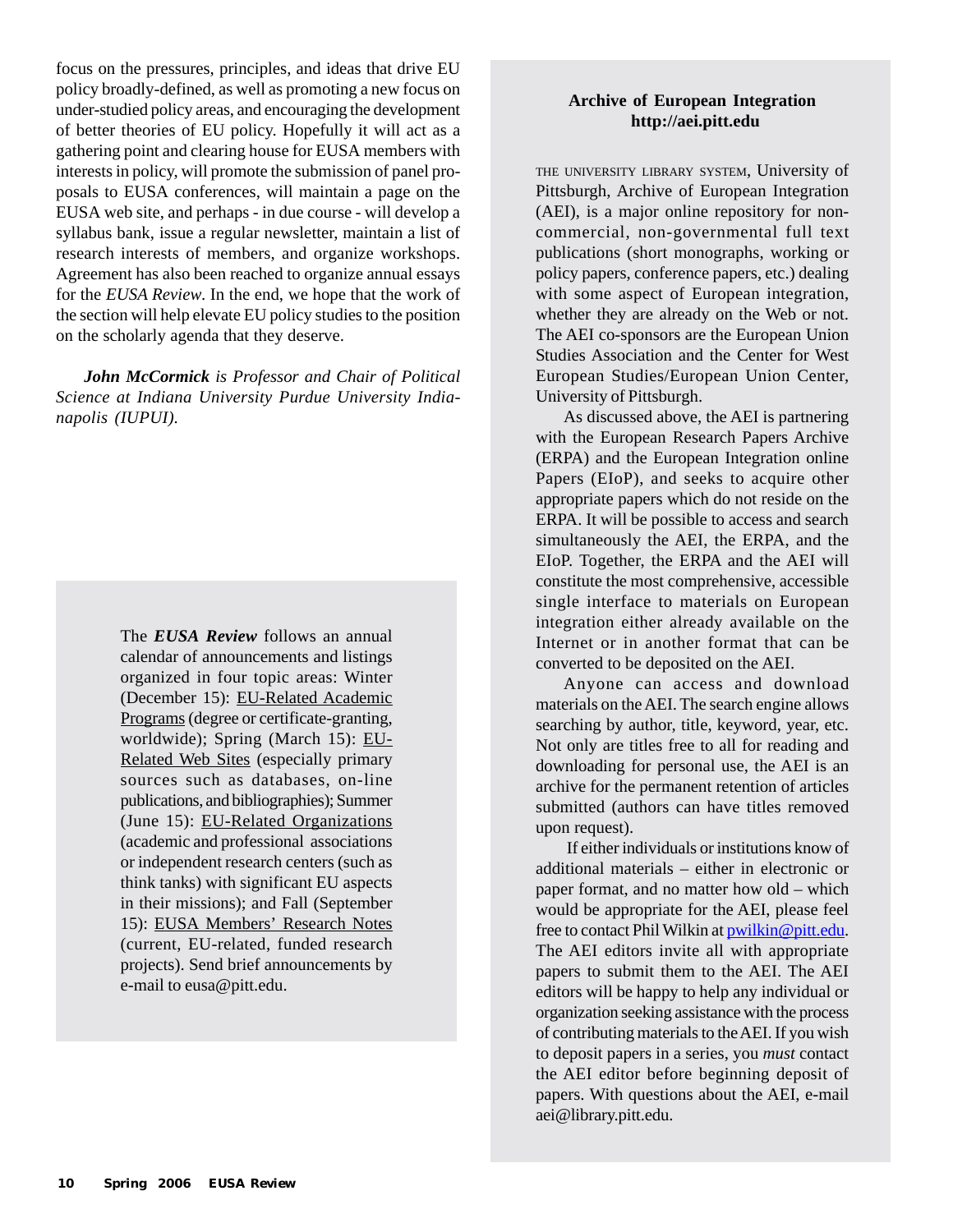place elgar ad here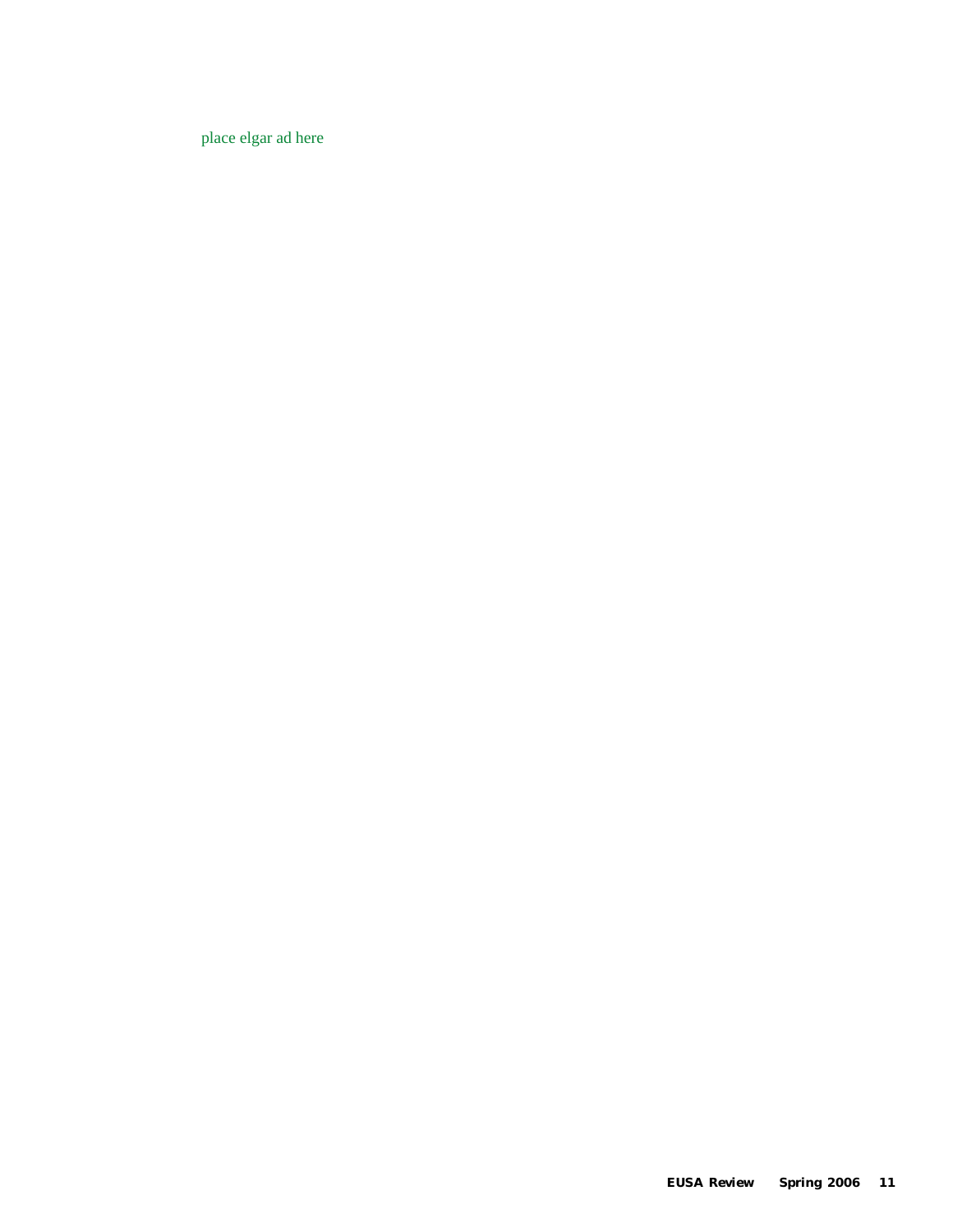# **Book Reviews**

#### **Berthold Rittberger. Building Europe's Parliament: Democratic Representation beyond the Nation-State. Oxford, UK: Oxford University Press, 2005, 234pp.**

RECENT YEARS HAVE WITNESSED the publication of several important works on the establishment and empowerment of supranational institutions. Much of this research has been based on the principal-agent framework, with scholars specifying the incentives for and conditions under which member states delegate significant policy-making and control functions to institutions such as the Commission and the European Court of Justice. Interestingly, the creation and subsequent strengthening of the European Parliament (EP) had until now escaped similar detailed, theory-driven analysis.

Hence the book by Berthold Rittberger, *Building Europe's Parliament*, comes at the right time, filling this gap in the literature. The objective of Rittberger is seemingly simple: to explain the creation of the Parliament (initially called the Consultative Assembly) in the early 1950s, and the subsequent empowerment of the EP in 1970, when it was assigned budgetary powers, and in 1987, when the Single European Act introduced the co-operation procedure which paved the way for the later introduction of the co-decision procedure. Rittberger also covers more superficially the recent developments from the Maastricht Treaty onwards, focusing here also on the role of national parliaments as an alternative channel for legitimizing EU decision-making. Rittberger bases his analysis on a wide range of data, consisting primarily of various government documents, parliamentary debates and personal recollections of the key participants in the negotiations.

The key word of the book is legitimacy. According to Rittberger the legitimacy of the EU is based both on outputs – or what he calls 'consequentalist legitimacy – and on inputs – 'procedural legitimacy'. Rittberger argues that the transfer of powers to the supranational level produces a legitimacy deficit unless member states simultaneously establish supranational democratic institutions. As a result, when bargaining in Intergovernmental Conferences (IGC), national governments will 'feel compelled' (p. 51) to think about democracy and institutional design at the European level. And, when making choices on how to inject (at least some degree of) democracy to EU decision-making, the national leaders will be guided by alternative 'legitimating beliefs', with the main division being between those that support the establishment of a federal state versus those who favour intergovernmental cooperation.

Rittberger puts forward three rival explanations for understanding the creation and empowerment of the EP. According to the 'rationalist' hypothesis, 'decision-making is characterized by bargaining about the powers of the EP and the outcome reflects the constellation of preferences and relative bargaining power of member state governments' (p. 58). The 'communicative action' hypothesis in turn claims that 'decision-making is characterized by a truth-seeking discourse on the appropriate role of the EP in the Community polity as a result of which member state governments reach a reasoned consensus' (p. 59). Finally, the 'rhetorical action' hypothesis argues that 'decision-making is characterized by the strategic use of arguments through which member state governments seek to justify and realize their own preferences regarding the powers of the EP. Proponents of the *federal state* 'legitimating belief' – appealing to community values – exercise social pressure on recalcitrant states with the aim to shame them into acquiescing to the EP's empowerment. Recalcitrant member states will downplay the outcomes, question their relevance or reinterpret them to their advantage in the light of domestic opposition' (p. 64).

The strategy of using such hypotheses works only partially. While Rittberger certainly deserves credit for critically discussing the background factors that impacted on behaviour of individual governments, the validity of the rival hypotheses is in the end very difficult to prove. The wording of the hypotheses illustrates the problem well – it is practically impossible to draw clear lines between the rival explanations. Rittberger acknowledges this, and shows how all three types of action played a role in the IGCs. Another problem has to do with the way in which the various member states are grouped into different categories of 'legitimating beliefs'. Rittberger manages by and large to convince the reader that he knows the preferences (and underlying motives) of the national governments, but occasionally one gets the feeling that the differences between the countries are emphasized too much – especially as it is very difficult to assess the intensity of the preferences. The addition of Tables to the empirical sections, with data on countries' positions on institutional questions in the IGCs, would have enabled the reader to get a better grasp of what the national governments wanted.

This minor criticism aside, the empirical sections are sound, with Rittberger making impressive use of his data. However, the chapter that covers developments from the Maastricht Treaty to the Constitutional Treaty is much weaker than the preceding chapters. From the point of view of his research design, it makes sense to explore the role of national parliaments as an alternative way of democratising the EU, but unfortunately the discussion is quite superficial in comparison with the other empirical chapters. Perhaps the main problem here is that of not comparing like with like. As the two Tables on pages 188-189 effectively show, the further empowerment of the EP is far more significant than the mere mentioning – mainly in non-binding declarations attached to the Treaties — of national legislatures in the EU's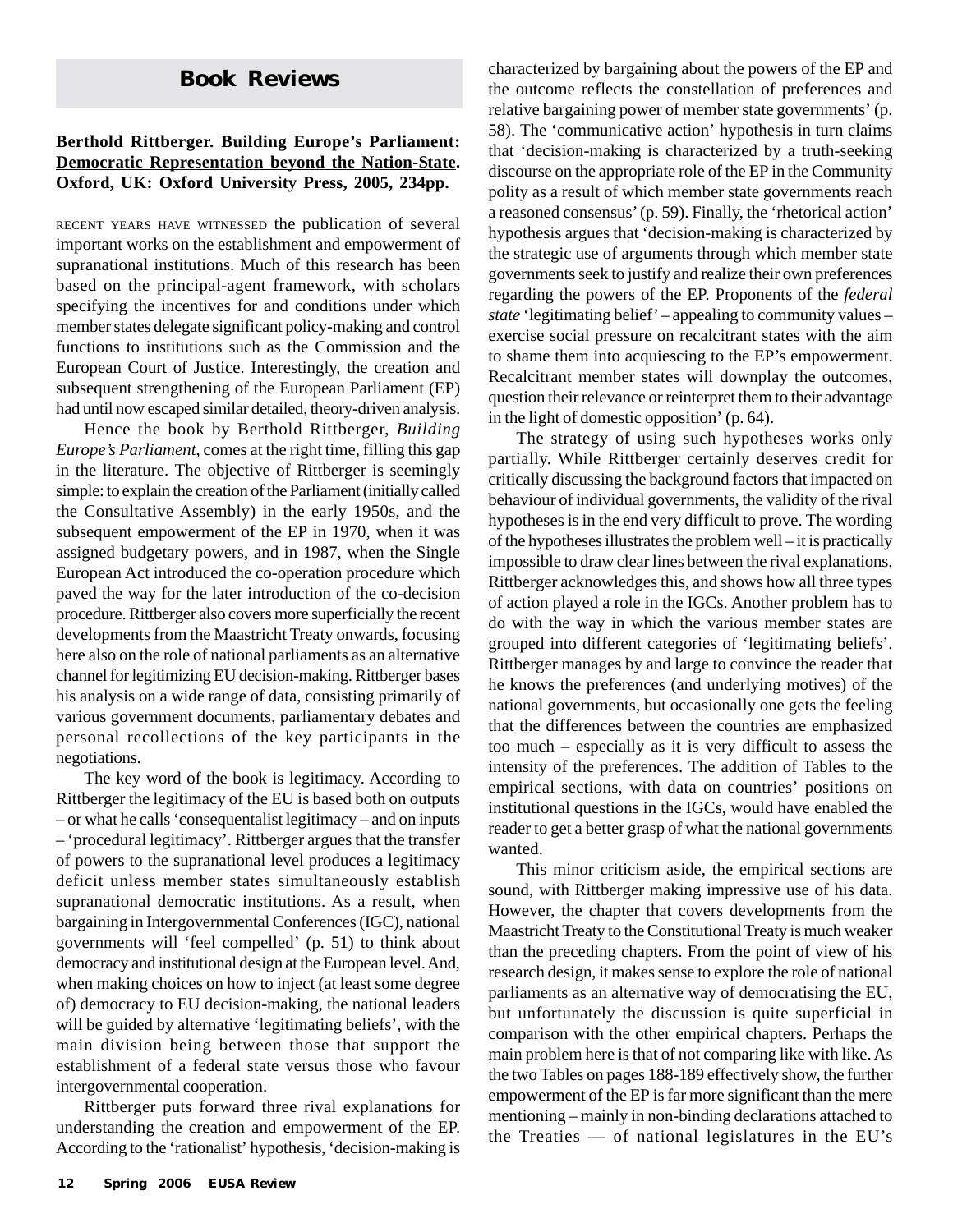'constitution'. Rittberger acknowledges this himself in the text, and hence it might have been better to either focus on the EP alone or then to provide a more nuanced analysis of the limited role accorded to national parliaments. Having said that, I certainly agree with Rittberger's assessment in the chapter. National parliaments have normally been seen as the main losers in European integration, and giving them better access to EU documents, or even giving them a role in monitoring compliance with the subsidiarity principle, will not change the big picture. These new rights are mainly ways to alleviate the concerns of national MPs and more recalcitrant member states, and it is very probable that their impact will remain marginal.

In conclusion, Rittberger has written a convincing and fascinating account of the birth and empowerment of the world's only supranational legislature. This book deserves to be read by both students of the EP and of European integration, not least because it teaches us a lot about government behaviour in IGCs.

#### **Tapio Raunio University of Turku**

#### **Gregory C. Shaffer. Defending Interests. Public-Private Partnerships in WTO Litigation. Washington DC: Brookings Institution, 2003, 227 pp.**

INTERNATIONAL DISPUTE RESOLUTION has enjoyed considerable attention among students of international politics in recent years. The increased legalization of international politics, most conspicuously in the world trading system, has given rise to a range of studies and publications on the development, functioning and consequences of international dispute resolution mechanisms. This literature has benefited from the crossfertilization between law and political science, and scholars from both disciplines have contributed to it.

Gregory Shaffer's *Defending Interests* provides a distinct contribution to this literature. Shaffer's book studies the role of public-private networks in bringing complaints before the WTO's dispute settlement system. Although, formally speaking, WTO complaints can only be brought by governments, private industries play important roles both in identifying practices that violate WTO law and in preparing the reports and claims that governments subsequently present before the WTO. As a result, WTO litigation can be thought of as a hybrid between public and private litigation. The way these public-private networks operate in practice, the reasons why they work that way, as well as the implications this has for governance in the world trading system, are the topics Shaffer addresses.

In doing so, he compares practices in the US and the EU. Both have established legal procedures under which private firms can inform their governments of foreign trade *EUSA members interested in reviewing recent EUrelated books, please contact the reviews editor:*

**Dr. Andrew Smith CERVL Sciences po Bordeaux Domaine Universitaire 11 Allée Ausone, Pessac 33607, France E-mail a.smith@sciencespobordeaux.fr Fax 56 84 43 29**

#### *Publishers should send two review copies of books directly to Dr. Smith.*

barriers and urge them to take action. Shaffer shows that these legal procedures are nested in broader public-private networks that are formed to deal with foreign trade barriers. At the same time, there are also marked differences in the way these networks operate on either side of the Atlantic. Shaffer details these differences and offers an account both of why they exist and of why the EU system has tended to develop more toward US-style lobbying and litigation. In the concluding chapter, Shaffer discusses the implications of these public-private networks for domestic politics, Transatlantic relations, and the operation and equity of the world trading system.

Shaffer's book is a well-written, well-informed and thoughtful account of this important yet understudied phenomenon. It has two particular strengths. To begin with, the book is a very good example of how insights from law and political science can be combined to produce better analysis. From law, Shaffer borrows a thorough understanding of law and legal reasoning, as well as a precise and well-documented style. From political science and sociolegal studies, he borrows a keen interest in how law works in practice and what are the political and policy implications of legal procedures. By bringing these two perspectives together, Shaffer is able to understand both the different legal instruments used in the US and the EU and the actual practices that take place 'within' or 'under the umbrella of' those legal constructs.

Second, Shaffer gives a detailed and well-informed analysis of the way public-private networks operate in WTO litigation. Based on documentary sources, existing literature, and a wide range of interviews, the book presents an empirically rich analysis that reveals an intimate knowledge of the field and the players. Despite this empirical richness, the book is clearly structured, well written and to the point, with a pleasant touch of anecdote and subtle irony.

All in all, the book's strongest points, and probably its main ambitions, lie in the thorough presentation of empirical material and the nuanced analysis of policy practices. It is less ambitious in terms of theoretical analysis and it avoids sweeping generalizations. Theoretically, Shaffer places his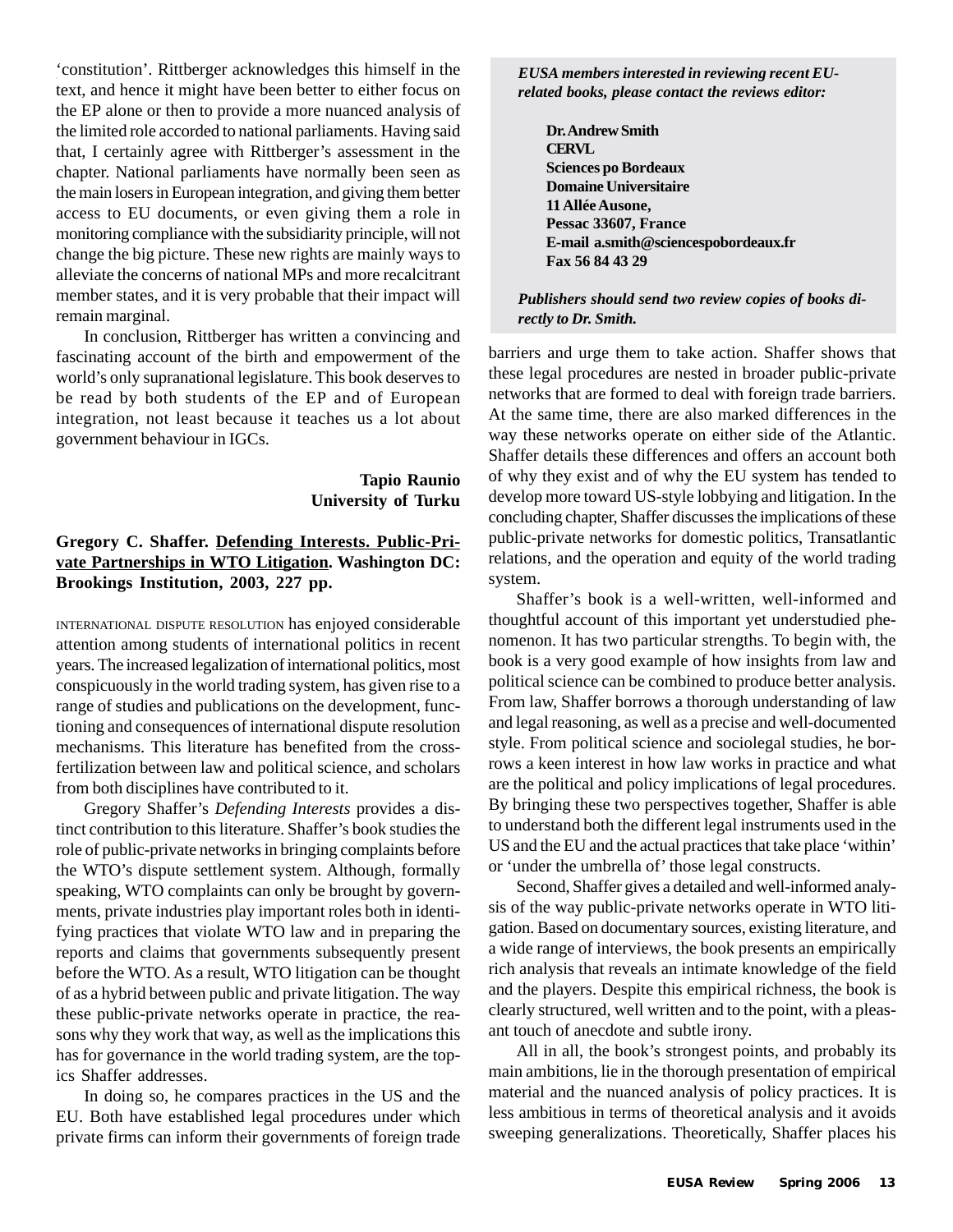book within the literature on public-private policy networks, and his analysis of the differences and similarities between the US and the EU is an important contribution to that literature. The analysis relies mainly on inductive reasoning, combining empirical insights and existing literature, and the book's conclusions are carefully crafted not to extend beyond the reach of the empirical basis. As a result, Shaffer devotes less attention to systematic theory and broader theoretical generalizations, although the book does hint at the wider relevance of the type of networks studied.

Shaffer's book is recommended reading for at least three groups of scholars. Most obviously, the book will be of interest to students of international trade policies or, more specifically, transatlantic trade relations. Shaffer gives a detailed and in-depth account of the way WTO litigation works in practice, as well as an analysis of the implications this has for transatlantic ties and the world trading system. Moreover, Shaffer's extensive tables and appendices provide useful reference materials. In addition, the book should be read by scholars working on international adjudication and dispute resolution. Although Shaffer focuses on WTO litigation, his analysis has implications for a wider range of international dispute resolution mechanisms, and provides excellent input for a comparative study of those mechanisms. Finally, the book is relevant to those interested in lobbying and interest representation in the US and the EU. With the rise of interest in group activity in the EU, this topic has gained greater interest among students of EU politics. In recent years, some of this work includes comparisons between the EU and US systems of interest representation. Shaffer's book provides an excellent comparison in one specific area and may serve as both an empirical and a theoretical source of inspiration.

Given the specificity of the book's topic, it is less wellsuited as reading material in undergraduate courses. It may, however, form useful complementary reading in graduate or advanced undergraduate courses on trade politics, trade law or international dispute settlement.

#### **Sebastiaan Princen University of Utrecht**

#### **Stefano Bartolini. Restructuring Europe: Centre Formation, System Building, and Political Structuring between the Nation State and the European Union. Oxford, UK: Oxford University Press, 2005, p. 415.**

OVER THE LAST FEW YEARS, Stefano Bartolini has brought his vast knowledge of state formation to bear on studies of the European Union (EU). In this book, he combines Hirschman's theory of exit, voice and loyalty with Rokkan's study of the formation of territorial units, as a process of boundary building and removing, in order to understand European integration in terms of the centralisation of authority, the development of collective identity and rights and the structuring of political representation (or, more precisely, as occasionally failed or half-hearted attempts to pursue these objectives). To do so, Bartolini takes a long term perspective. He sees European integration as the last of a series of subsequent and concurrent trends: state building, the development of capitalism, nation formation, democratization and the formation of welfare systems. State and nation formation led to the centralization of power under defined, territorial and hierarchical units and to the creation of cultural boundaries. They provided the wrapping within which capitalism developed. Democratization and the creation of welfare systems provided the mechanisms for national identification and the legitimation of power. European integration is thus seen as a phase that is gradually dismantling the previous processes of centralization of authority and definition of boundaries, leading to legal, economic and cultural de-differentiation. In four empirical chapters, Bartolini then goes on to study the formation of a centre of political authority in the EU, its policy output, the patterns of interest representation and the European party system.

This book is both fascinating and frustrating. It is fascinating because Bartolini shares with us his broad and extensive knowledge of European history and politics. The parts where he cuts through disciplinary boundaries and decades, if not centuries, of history and politics are a pleasure to read. One cannot but admire scholars that have the gift of both perusing and condensing such a broad field of knowledge.

However, the book is also frustrating in essentially two ways. Methodologically, Bartolini has a tendency to overconceptualize and under-operationalize. This could be the result of the newness of Bartolini's enterprise, but I still think that there are far too many terms and concepts that are introduced but not sufficiently developed and clearly defined. There are also too many causal linkages that remain unclear, at least to this reviewer. In particular, the analysis does not take advantage of the latest developments in qualitative methodology, especially with regard to the identification of spatial and temporal variation across and within units of analysis and clear the elucidation of casual mechanisms through process-tracing, pattern-matching and use of counterfactual reasoning. Indeed, the book would have benefited from a much longer discussion on method in each empirical chapter.

The book is also frustrating for specialists of the EU. Bartolini reveals his impressive knowledge of the field. Chapter three covers the establishment and development of supranational bureaucratic and judicial institutions, the processes of Treaty adoption and enlargement, the distribution of policy competencies, the 'constitutionalization' of and and problems of legitimacy in the EU. Chapter four covers the entire EU policy output and its implication for the establishment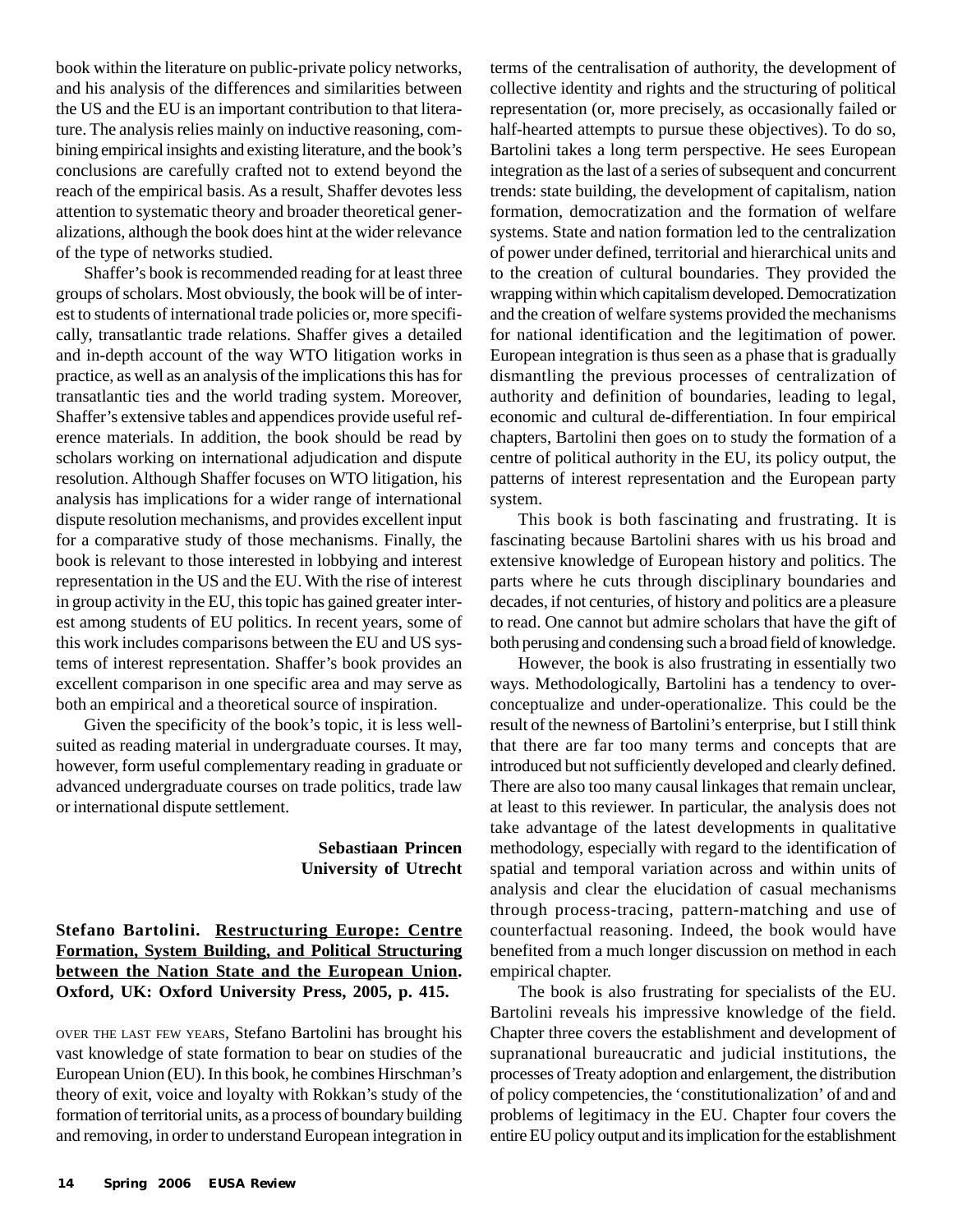and removal of boundaries. Chapter five deals with the structure of political representation of territorial units and interest groups, while chapter six concludes with an analysis of national parties' attitudes towards the EU and the European party system. Thanks to his outstanding historical knowledge, Bartolini provides extensive, illuminating and interesting historical parallels. This said, the specialized reader will probably remain dissatisfied because he or she will find it difficult to discern the detailed, cumulative, added value of each chapter as regards such an extensive literature.

Ultimately, this book is essentially an exercise in typologies as a means of understanding the nature of the (EU) beast. Each empirical chapter concludes observing that the EU shares features with and presents dissimilarities from European states and their formative experiences. Although the author claims to link micro-motivations with macrooutcomes, in my view, he fails in this endeavour. The reason is that because the current EU literature has advanced so considerably in terms of micro-level analysis, and in so doing generated specialized knowledge across the various fields of the EU political system, it has become almost impossible to write a book that contributes significantly to all of its subfields.

> **Fabio Franchino University College London**

### **EUSA Prizes**

THE EUSA 1997-1999 EXECUTIVE COMMITTEE established prizes to be awarded at each EUSA Biennial International Conference. The prizes both recognize and encourage excellence in scholarship in the field of European Union studies. Each prize carries a small cash award, funded by EUSA's Grants and Scholarships Fund, and will be presented to the recipients at the EUSA Conference banquet. The prize selection committees are comprised of EUSA Executive Committee members and established EU scholars. We now seek nominations for the following:

#### **EUSA Prize for Best Conference Paper**

The EUSA Prize for Best Conference Paper will be awarded in 2007 to an outstanding paper presented at the 2005 Biennial Conference in Austin. All those who presented an original paper at the Conference are eligible. The prize carries a cash award of \$100.

To apply for the prize, please mail three paper copies of the version of the paper that you presented at the 2005 EUSA

Conference to the EUSA Administrative Office (address below). Papers may not be submitted by facsimile, disk, or delivered to the office in person. Deadline for **receipt** of nominated papers for the EUSA Prize for Best 2005 Conference Paper is **October 31, 2006***.*

#### **EUSA Prize for Best Dissertation**

The EUSA Prize for Best Dissertation in EU studies will be awarded in 2007 to a dissertation on any aspect of European integration submitted in completion of the Ph.D. at a U.S. university between September 1, 2004 and August 31, 2006. The student must have defended and deposited the dissertation and graduated during this period, and the dissertation must include a signed, dated dissertation committee approval page, and the dissertation nomination must be submitted by the department chair. Only one dissertation per department at an institution may be nominated for this prize. The prize carries a cash award of \$200.

Department chairs should mail one paper copy of the dissertation with a cover letter from the department chair to the EUSA Administrative Office (address below), and an electronic version should be submitted by email or disk as well. Dissertations may not be submitted by facsimile, or delivered to the office in person. Deadline for **receipt** of nominations for the next EUSA Prize for Best Dissertation is **October 31, 2006.**

#### **Send Best Conference Paper and Best Dissertation Prize nominations to:**

European Union Studies Association 415 Bellefield Hall University of Pittsburgh Pittsburgh, PA 15260 USA

Please contact us with questions via e-mail at eusa@pitt.edu or by telephone at 412.648.7635.

#### **EUSA Book Prize**

The 2003-05 Executive Committee of the European Union Studies Association established the **EUSA Book Prize**, to be awarded at each biennial EUSA conference, to a book in English on any aspect of EU studies and published in the two years prior to the EUSA Conference. This prize carries a cash award of \$US 300 to the author(s). For the 2007 EUSA Book Prize, to be awarded in Montreal, Canada, books published in 2005 and 2006 will be eligible. Authors or publishers should submit 3 copies of the nominated book with a letter of transmittal to EUSA Book Prize, European Union Studies Association, 415 Bellefield Hall, University of Pittsburgh, Pittsburgh, PA 15260 USA. (Nominated books may not be submitted by e-mail, as galleys or proofs, or in any form other than hard-copy published book.). Deadline for receipt of nominated books in the EUSA office is **January 15, 2007***.*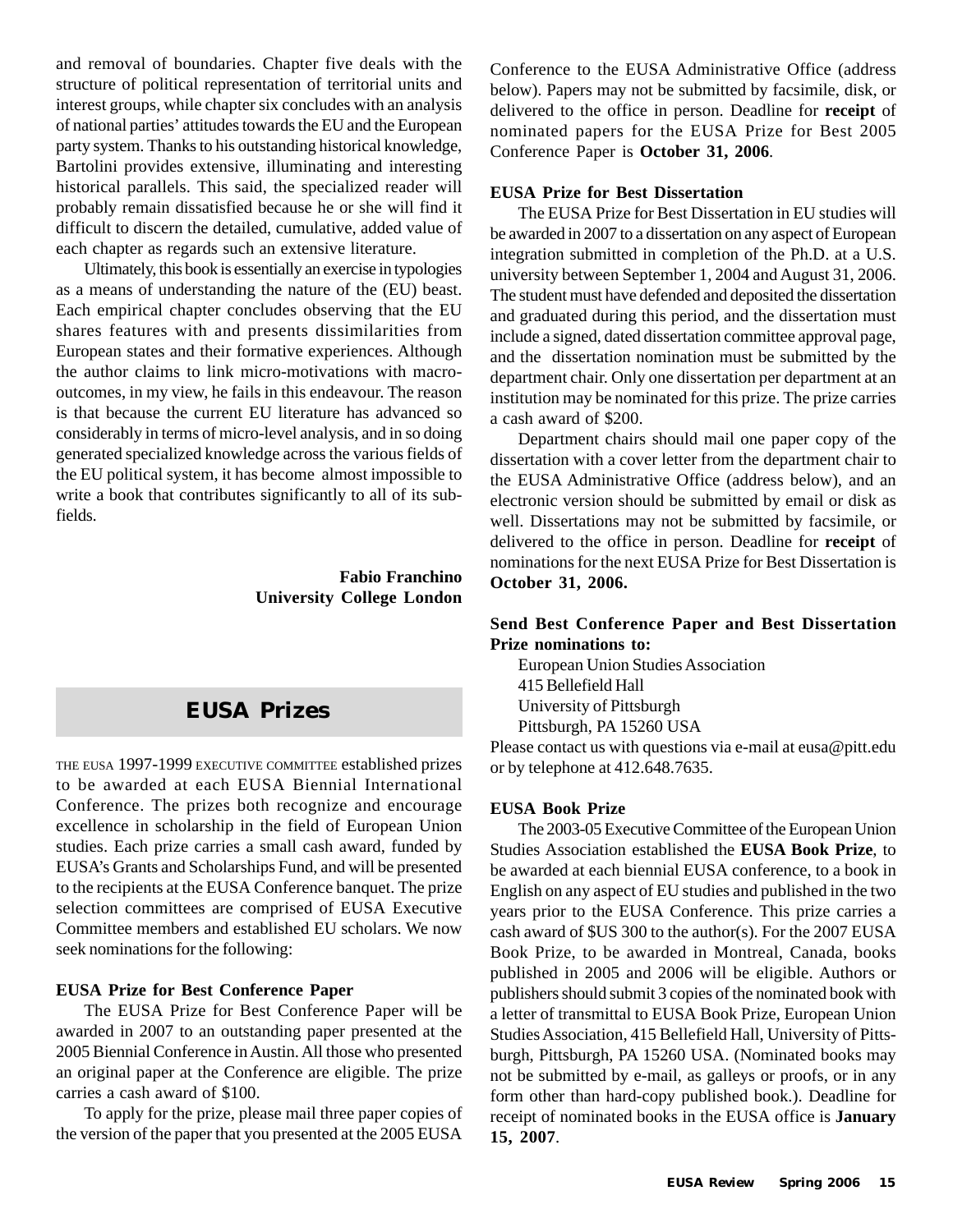# **EU-Related Web Sites**

*The following URLs and annotations have been updated as of May 2006.*

#### *Library and bibliographic sources* **www.eblida.org**

The European Bureau of Library, Information and Documentation Associations represents national library and information associations and institutions in Europe, on issues of copyright, culture, EU Enlargement, information society, and technology.

#### **www.library.pitt.edu/subject\_guides/westeuropean/ wwwes/**

The West European Studies Virtual Library is an excellent World Wide Web resource from the University of Pittsburgh on West Europe (primarily post-1945) and the EU in general.

#### **library.byu.edu/~rdh/eurodocs/ec.html**

The History of Europe as a Supranational Region, lists and links to every key historical document in European integration beginning with the 1957 Treaty of Rome and to the present.

#### **http://www.lib.berkeley.edu/doemoff/gov\_eu.html**

The University of California at Berkeley Library has an extensive electronic catalog devoted to scores of EU-related sources called European Union Internet Resources.

#### **europa.eu.int/eclas**

Register to become a user of the European Commission Libraries Catalogue (ECLAS). Site in French and English.

#### **www.mun.ca/ceuep/EU-bib.html**

The European Union: A Bibliography is a very thorough compilation of EU resources, regularly updated.

#### **www.mun.ca/ceuep/EU-bib.html**

The European Union: A Bibliography by Osvaldo Croci, Department of Political Science, Memorial University of Newfoundland

#### **aei.pitt.edu**

The Archive of European Integration (AEI) is an online repository for non-commercial, non-governmental publications (short monographs, working or policy papers, conference papers, etc.) dealing with any aspect of European integration. The AEI is hosted by the University Library System at the University of Pittsburgh with the co-sponsorship of EUSA and the Center for West European Studies/EU Center, University of Pittsburgh.

#### *Official European Union sources* **europa.eu.int**

Europa is the official server of the EU and is the primary resource on its institutions, goals and policies, documents, news, and treaty texts. Europa has many searchable databases and Web portals.

#### **ue.eu.int**

The Council of the European Union has a Web site with information about past and current Presidencies, major treaties and other documents, Intergovernmental Conferences, and more.

#### **europa.eu.int/eur-lex**

Eur-Lex is the EU's "portal to EU law," with an electronic archive of legal and juridical texts from all the institutions, the Official Journal, background information on EU legislation in force, links to white papers, and more.

#### **www.europarl.eu.int**

The official site of the European Parliament, with full details of the current MEPs and their committees, Parliamentary sessions, hearings, conferences, documents issued, and more.

#### **www.curia.eu.int**

The Curia site focuses on the Court of Justice and the Court of First Instance, providing documents on recent case-law (full texts), pending cases, and cases removed from the register.

#### **www.echr.coe.int**

The European Court of Human Rights site has information on the current composition and history of the Court, pending cases, judgments and decisions, and basic texts.

#### **www.ecb.int**

The European Central Bank's site is the definitive site on the European System of Central Banks,monetary policy and frame-work of the Eurosystem, and texts of relevant legal documents.

#### **europa.eu.int/comm/dg10/epo**

The Eurobarometer site has downloadable reports (in PDF format) with qualitative and quantitative data as recent as the current month from EU member states and candidate countries.

#### **www.eurunion.org**

The European Union in the U.S. is the Web site for all official EU activities in the U.S., with links to their U.S.-based missions.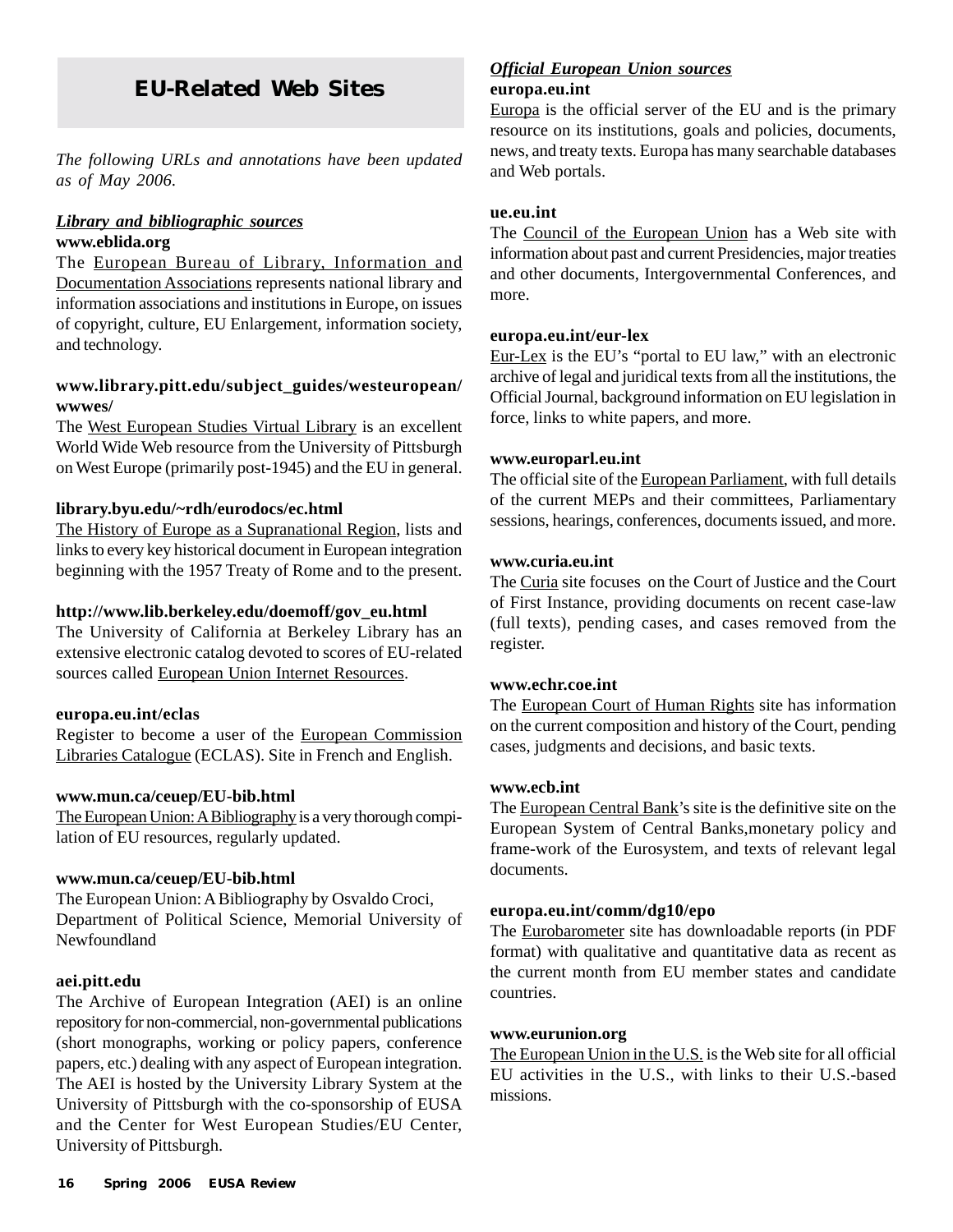### *U.S. Government sources*

#### **www.useu.be**

The United States Mission to the European Union in Brussels maintains a Web presence with a valuable list of the key documents of the U.S.-EU relationship, current news, and more.

#### **www.buyusa.gov**

The U.S. Department of Commerce maintains a Showcase Europe site on doing business in the EU, including countryspecific commercial guides, links on the EU and more.

# *EU-related NGOs (and quasi-NGOs)*

#### **www.eumap.org**

The EU Accession Monitoring Program, run by the Open Society Institute, monitors human rights and the rule of law in Europe.

#### **www.tacd.org**

The TransAtlantic Consumer Dialogue is a forum of U.S. and EU consumer organizations which makes joint consumer policy recommendations to the U.S. government and European Union to promote consumer interests in EU and U.S. policy making.

#### *EU external relations sources*

#### **www.cires-ricerca.it**

The Interuniversity Research Centre on Southern Europe studies the impact of Europeanization on southern European countries and the Euro-Mediterranean area. Their bilingual Web site has working papers, a bibliography, hyperlinks, and other resources.

#### **www.ue-acp.org**

Actors and Processes in EU-ACP Cooperation (see next entry)

#### **www.acpsec.org**

Secretariat of the African, Caribbean, and Pacific States Resources on the Lomé Convention, renegotiations, and related topics. The first site, above, hosts all historical documents on the EU-ACP Forum; the second site (in English and French), has summit documents, texts of treaties and agreements, etc.

#### **www.europaveien.no**

In Norwegian, this site/portal is the gateway to EU information for Nordic and Scandinavian researchers, officials, businesses, and others. It provides searchable EU news sources.

#### **http://www.dfait-maeci.gc.ca/canadaeuropa/menuen.asp**

A Web site dedicated to the exploration of Canada's relations with the countries of Europa.

#### **www.canada-europe.org**

Site (in French and English) of the Canada Europe Round Table for Business, a forum on major trade and investment matters among Canadian and European business and government leaders.

#### *On-line archives and publications* **aei.pitt.edu**

The Archive of European Integration is an electronic repository for research materials on the topic of European integration and unification. It now contains many of the papers from past EUSA Conferences. It is fully searchable, and searches of it will also include both EIoP and ERPA (see below).

#### **eiop.or.at/eiop**

The European Community Studies Association of Austria publishes a bilingual (German and English), peer-reviewed, interdisciplinary e-journal, European Integration online Papers.

#### **eiop.or.at/erpa/**

The European Research Papers Archive is a portal to (currently) nine on-line papers series in the field of European integration studies, primarily, but not exclusively, from European institutions.

#### **www.jeanmonnetprogram.org/papers/index.html**

The Jean Monnet Working Papers series (a joint project of the Academy of European Law, European University Institute, and New York University School of Law) covers many issues related to the EU and law, and papers can be downloaded from the site.

#### **uw-madison-ces.org/papers.htm**

The Center for European Studies at the University of Wisconsin Madison has an on-line European Studies Working Papers series, focused primarily on EU and European integration topics.

#### **www.ejil.org**

The European Journal of International Law site provides a fully searchable database of all book reviews published to date, a forum for discussion, and the table of contents as well as a full text version of the lead article in each recent issue.

#### *EU skeptics sources*

#### **www.democracy-movement.org.uk/**

Democracy Movement's vision is "of a Europe of selfgoverning democracies that trade together, enjoy cultural exchange with each other, and co-operate voluntarily where it makes sense to do so."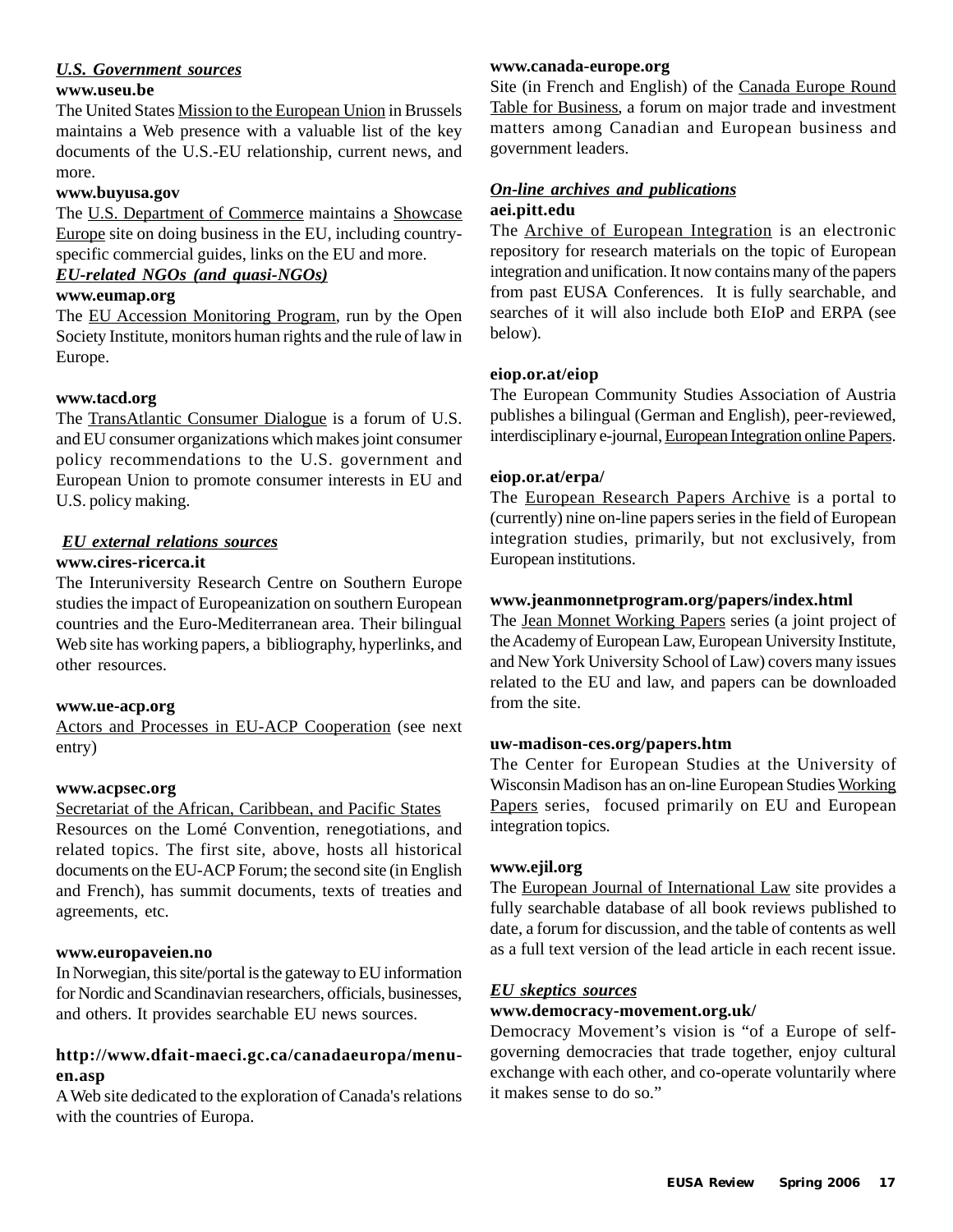#### **www.teameurope.info**

The European Alliance of EU Critical Movements "connects" over 40 EU-critical organizations and parties in 14 European countries," groups such as the Green Party, The Bruges Group, the Democracy Movement, and the Norwegian "No to the EU."

#### **www.eurosceptic.com**

In English (and French in parts), this site focuses primarily, but not exclusively, on the campaign for an independent Britain.

#### *Other EU sources*

#### **www.eustudies.org**

The European Union Studies Association (EUSA) is the primary academic and professional association, worldwide, devoted to study of the EU and the European integration project. EUSA's Web site describes its programs, publications, and interest sections, and features the main articles from the *EUSA Review.*

#### **www.notre-europe.asso.fr**

Led by Jacques Delors, Notre Europe is a research and policy group on European integration; its papers and reports are posted on the Web site in French, English, Spanish, and German.

#### **www.rome-convention.org**

All case law, searchable (by country, e.g.), and a bibliography.

#### **www.ecsanet.org**

An interactive communication network for academics working in the field of European integration studies, the European Community Studies Association is organized and funded by the Commission's DG for Education and Culture.

#### **www.fedtrust.co.uk**

The Federal Trust for Education and Research, a British think tank focusing on "good governance," provides a forum to explore issues of governance at national, continental and global levels. The Federal Trust helped establish TEPSA (see below).

#### **www.tepsa.be**

The Trans-European Policy Studies Association (TEPSA) promotes international research on European integration and discussion on public policies and political options for Europe. TEPSA is an association of 20+ think tanks in all EU member states and several of the candidate countries.

#### **www.etsg.org**

The site of the European Trade Study Group is a forum of research economists for academic exchange on international trade. Includes downloadable working papers and current trade news.

#### **www.ceps.be**

The Centre for European Policy Studies is an independent, international think tank of business, government, interest group and academic members, based in Brussels.

#### **www.sosig.ac.uk/eurostudies**

Part of the Social Science Information Gateway, EuroStudies is an expanded index of Europe-related Web sites. Fully searchable, it includes site descriptions, contact information, etc.

#### **www.tiesweb.org**

The Transatlantic Information Exchange Service (also known as TIES or TIESWeb) promotes transatlantic dialogue at the people-to-people level; their lively, interactive Web site features provocative op-ed pieces, news, and more on EU-U.S. relations.

#### **www.euractiv.com**

Euractiv is a Belgium-based information source focused on "EU news, policy positions, and EU actors," including European politics, broadly defined, with daily news and information.

#### **www.fornet.info**

The European Foreign Policy Research Network structures and coordinates a network of researchers across Europe focusing on foreign policy governance.

#### **www.europeanresearchforum.com**

The European Research Forum at London Metropolitan University promotes analysis and debate of the politics and economics of the European Union, its member countries, Britain's relationship to them and its place in the world.

#### **www.jeanmonnetprogram.org**

Among the Jean Monnet Program website's features are the links to our Jean Monnet Working Paper Series, published online throughout the year and in hard-copy form annually, and links to two book review sites under the direction of Professor Joseph Weiler, the European Law Books and Global Law Books sites.

#### **www.unizar.es/euroconstitucion/Home.htm**

This website is aimed at researchers, journalists and citizens interested in learning about the 50-year process culminating in the elaboration of a Constitution for the European Union. It brings together facts, official documents, bibliographies, links and other resources relevant to the main treaties that have led to this historic moment.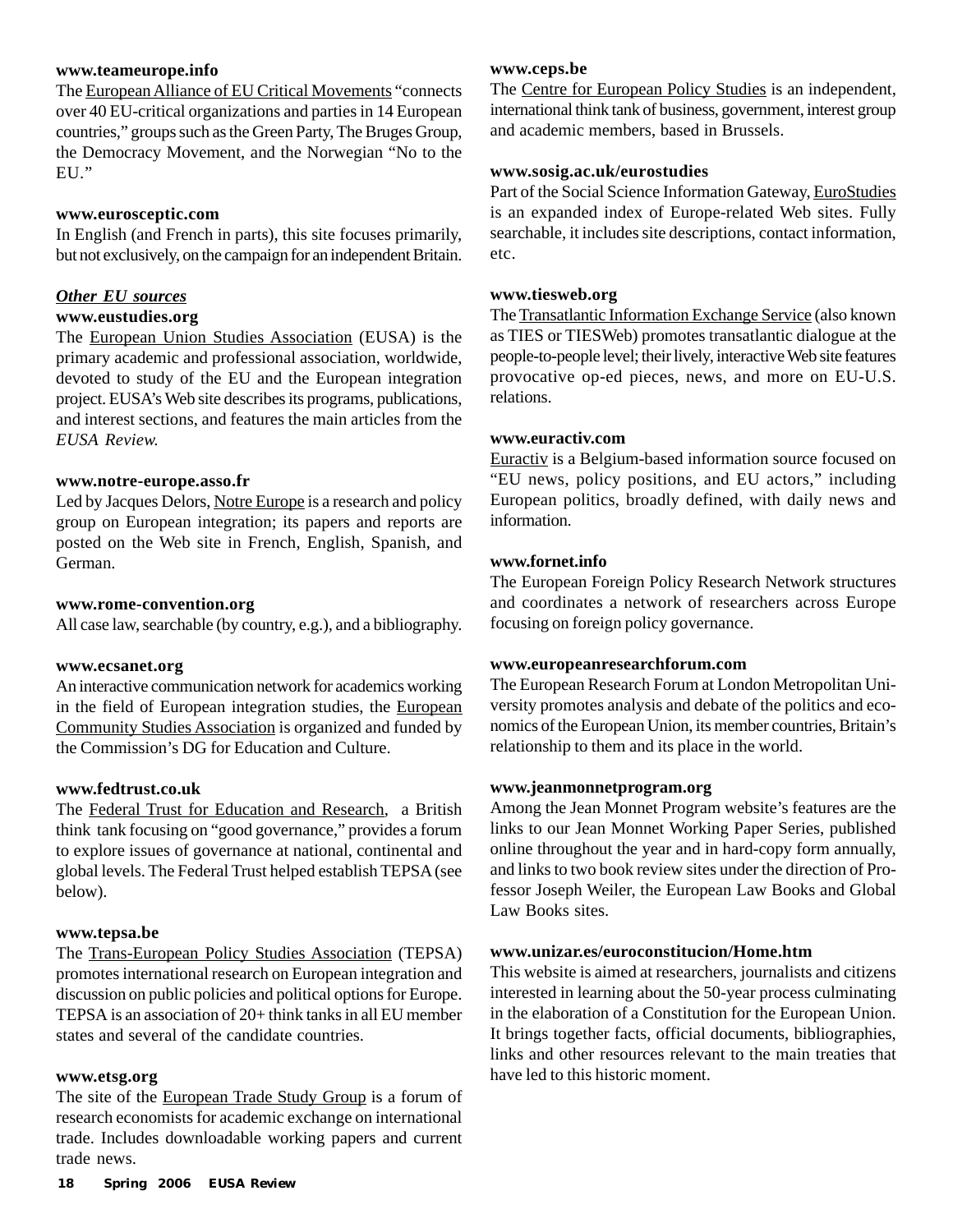#### **www.streitcouncil.org**

This website offers continuously updated information on the history and current trends of transatlantic relations. It focuses on EU-US relations as they evolve into a more structured partnership.

#### **ieuss.org/sunymeu.html**

This website contains information about the State University of New York's Model European Union. Visitors can find information about the Model EU annual program, the SUNY Model EU Manual, and a Model EU training film produced by the Institute for European Union Studies at SUNY.

#### **commonagpolicy.blogspot.com/**

Regularly updated review of developments in the CAP and international agricultural trade negotiations.

#### **www.ulb.ac.be/assoc/odysseus/**

Website of the *Odysseus Academic Network for Legal Studies on Immigration and Asylum in Europe* where information can be found on European Community Law on Immigration and Asylum as well as on national legislations of the Member States in that field.

#### **www.ul.ie/~ceuros**

The Centre for European Studies at the University of Limerick provides a focal point for teaching, research, and training programs in European integration.

#### **http://www.lse.ac.uk/collections/europeanInstitute/**

This site is a portal to European studies at the LSE in which about 100 LSE staff members have research interests. Web pages include information on Study, Staff, Research Centres and Projects, LSE/Bilgi Fellowship, EUI/LSE Erasmus Exchange, News and Announcements and Events.

#### **www.umich.edu/~iinet/euc/**

This site provides information to U-M students, faculty and public in the region, on research, programs and events related to European Union and European integration.

#### **www.ips.uiuc.edu/eu/**

The website is currently made up of thirteen areas consisting of the Home Page, Faculty, Funding, Academic Resources, Diplomatic Room, Events, EU News, Issues and Debates, Economic Data, the Program in Good Governance, and the Vienna Diplomatic Program. Our site also has links to the European Union Library Resource Center, the Network of EU Centers, the International Programs and Studies web site and to the main University of Illinois web site. The web site is user friendly and provides information for every type of user: students, faculty, K-12 educators, general community, and dignitaries.

#### **www.eucenter.scrippscollege.edu**

The European Union Center of California website provides information about the Center's events and programs for students, academics, and the public. The website also includes links to the Center's publications, which include working papers and research briefs.

#### **www.europe.canterbury.ac.nz**

Established in 2000 at the University of Canterbury, the NCRE remains the only EU-dedicated tertiary level research centre in New Zealand. It is a multi-disciplinary centre that brings together graduates, post-doctoral fellows and academics from a wide range of disciplines to research and study the European Union and Europe-related issues and topics. Raising a critical awareness of the EU, informing government, the media and public opinion, all play an equally important part in the NCRE's core function.

#### **www.eusanz.org.nz**

The European Union Studies Association of New Zealand was formed in 1992. The Association is open to academics and other interested individuals concerned with the study of European integration. The Association is multi-disciplinary in approach and independent in its academic pursuits.

#### **www.jmcoe-australasia.org**

In 2004, the National Centre for Research on Europe (NCRE) at the University of Canterbury, Lincoln University, the University of Auckland, and the Contemporary European Research Centre (CERC) at the University of Melbourne, were designated the Jean Monnet Centre of Excellence Australasia. This trans-Tasman network is designed to facilitate joint research activities at both the graduate and staff level through sponsoring academic exchanges and mobility.

#### **asef.on2web.com/subSite/ESiA/default.asp**

ESiA was initiated by the Asia-Europe Foundation (ASEF) to stimulate European studies in Asia by creating synergies between European study centres in the two regions and strengthening interaction between existing networks in Asia. It is an inter-disciplinary and open network that embraces any institution in Asia-Europe Meeting (ASEM) countries offering European studies research and networking.

#### **www.unc.edu/euce**

This site profiles the Network of the European Union Centers of Excellence in the United States. It contains access to research and teaching materials developed in the centers as well as a database of doctoral students writing on EU and transatlantic topics to which students may submit their names.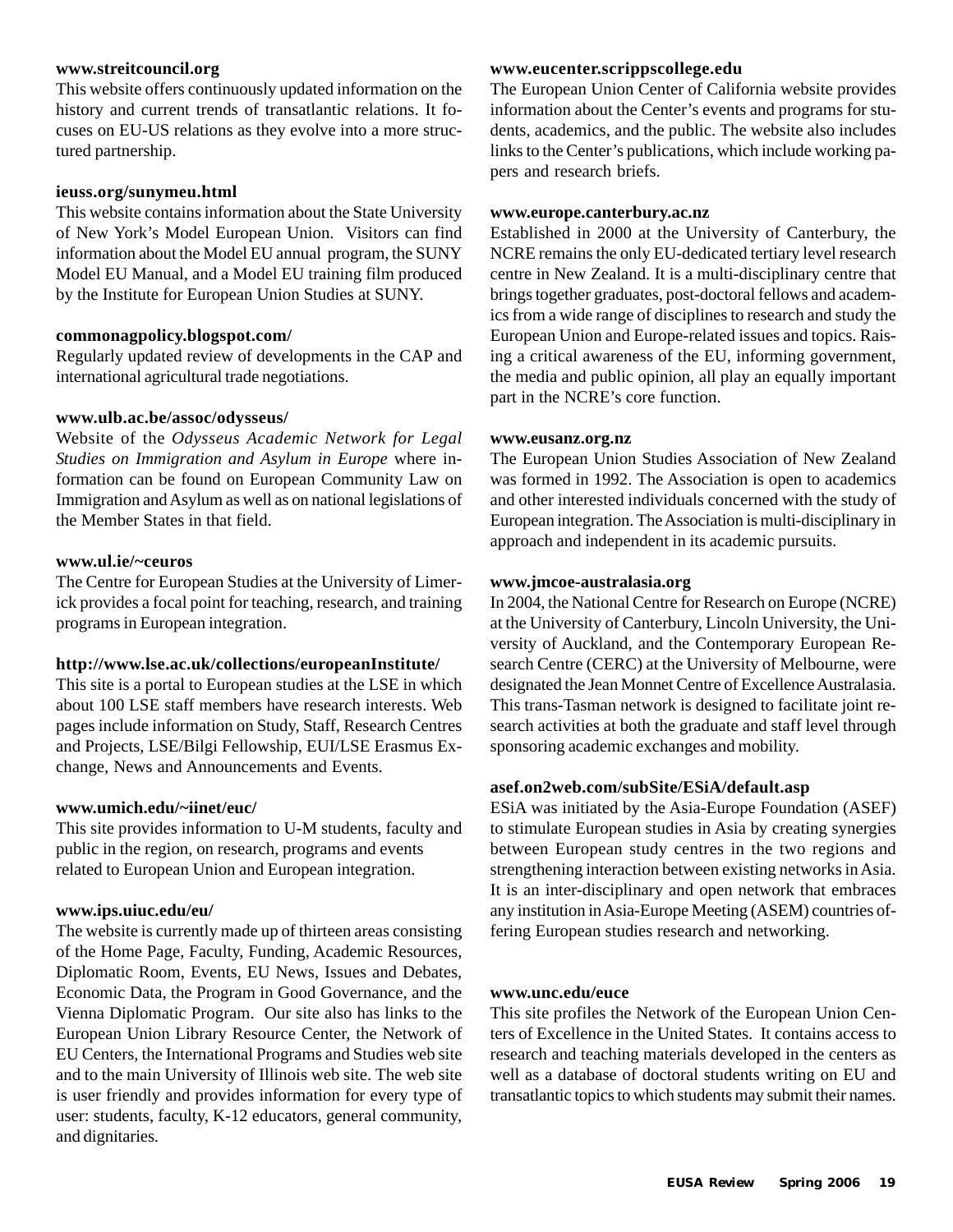# **Spotlight on Poland**

#### **Important Websites**

http://www.poland.gov.pl/ -website of the Polish Ministry of Foreign Affairs www.chamberofcommerce.pl/warsawtradecenter/ - Poland Business and Warsaw Trade Center

http://en.yellowpages.pl/ - Polish Yellow Pages www.politicalresources.net/poland.htm - Poland Political Resources

www.polandtour.org – Tourist information on Poland www.experiencepoland.com - Poland Travel and Hotels Guide

#### **Travel in Poland**

Polish National Tourist Office 5 Marine View Plaza Hoboken, NJ 07030. Tel: 201-420-9910 Fax: 201-584-9153 E-Mail: pntonyc@polandtour.org

#### **Missions**

Embassy of the Republic of Poland 2640 16th Street, NW Washington, DC 20009 tel. (202) 234-3800 fax (202) 328-6271 www.polandembassy.org e-mail information@ioip.com

Permanent Mission of the Republic of Poland to the United Nations 9 East 66th Street New York, New York 10021 tel. (212) 744-2506 fax (212) 517-6771 www.un.int/poland

Office of the Trade Commissioner of Poland 675 Third Avenue, 19th Floor New York, New York 10017 tel. (212) 370-5300 fax (212) 818-9623 www.brhusa.com e-mail brhusa@brhusa.com

Polish Cultural Institute 350 Fifth Avenue, Suite 4621 New York, New York 10118 tel. (212) 239-7300 fax (212) 230-7577 www.polishculture-NYC.org e-mail mail@polishculture-nyc.org

#### **Consular Offices**

Consulate General of the Republic of Poland in New York 233 Madison Avenue New York, New York 10016 tel. (646) 237-2100 fax (646) 237-2105 www.polandconsulateny.com e-mail kgrpny@aol.com

Consulate General of the Republic of Poland in Chicago 1520 North Lake Shore Drive Chicago, Illinois 60610 tel. (312) 337-8166 fax (312) 337-7841 www.polishconsulatechicago.org e-mail promotion@polishconsulatechicago.org

Consulate of the Republic of Poland in San Francisco Honorary Consul Christopher Kerosky Humboldt Bank Building 785 Market Street, 15th Floor San Francisco, CA 94103 tel. (415) 777-4445 fax (415) 778-8123 www.youradwokat.com e-mail consul@youradwokat.com

Consulate General of the Republic of Poland in LA 12400 Wilshire Boulevard, Suite 555, Los Angeles, CA 90025 tel. (310) 442-8500 fax (310) 442-8515 web site www.polishconsulatela.com e-mail consulplla@consulplla.org

### **Media**

News from Poland - http://www.poland.pl/ http://www.einnews.com/poland/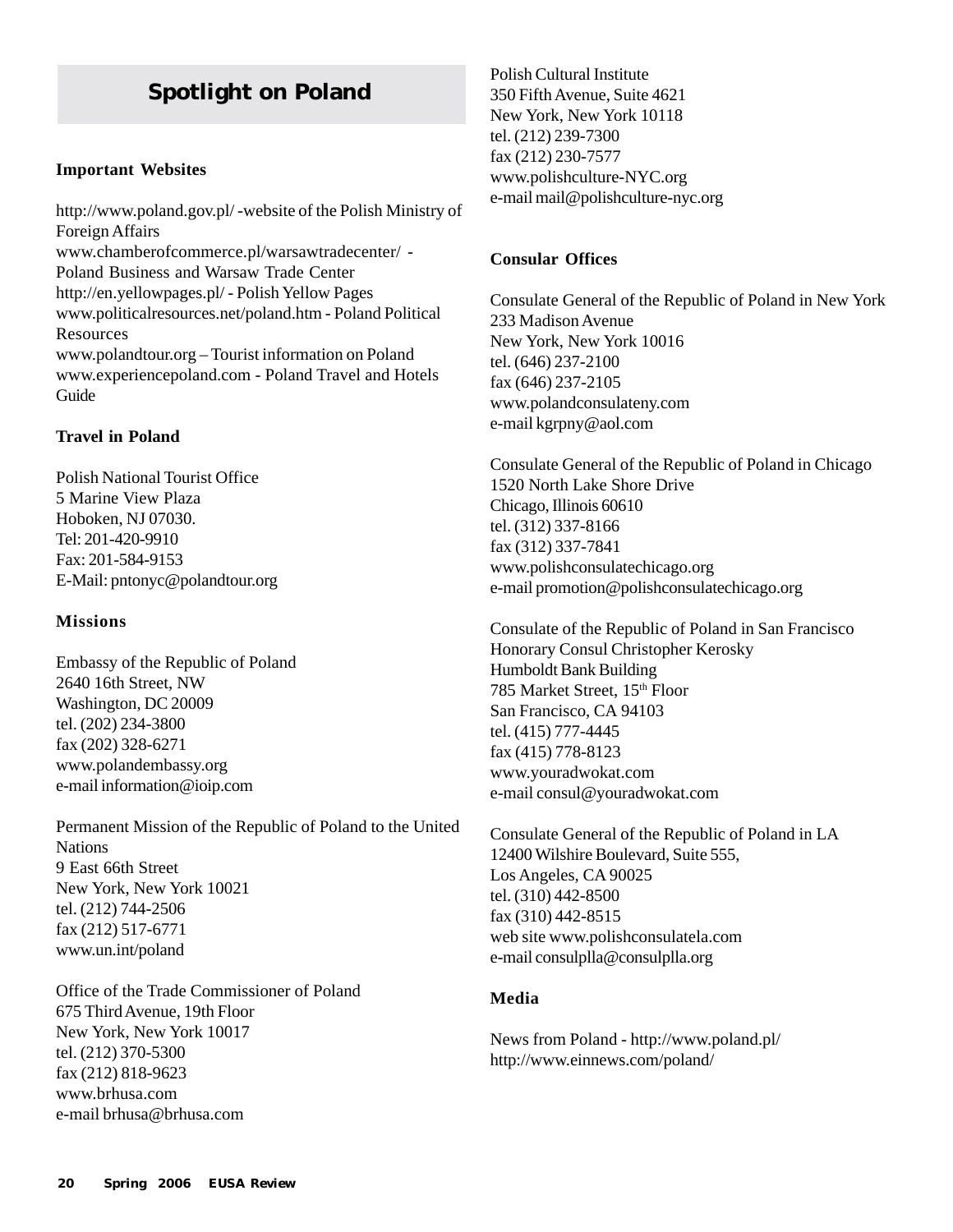# **Recent Publications**

- Bache, Ian and Stephen, George (2006) *Politics in the European Union, 2nd edition*. Oxford, UK: Oxford University Press.
- Benacchio, Gian Antonio (2006) *A Common Law for Europe*. Budapest, Hungary: Central European University Press.
- Bochniarz, Zbigniew and Cohen, Gary eds. (2006) *The Environment and Sustainable Development in the New Central Europe*. Oxford, UK: Bergahn Books.
- Cook, Trevor (2006) *EU Intellectual Property Law*. Richmond, UK: Richmond Law and Tax.
- Dardanelli, Paolo (2005) *Between Two Unions: European ization and Scottish Devolution*. Manchester, UK: Manchester University Press.
- Fishman, Robert and Messina, Anthony eds. (2006) *The Year of the Euro: The Cultural, Social, and Political Import of Europe's Common Currency*. Notre Dame, IN: University of Notre Dame Press.
- Handoll, John (2006) *Capital, Payments and Money Laundering in the European Union*. Richmond, UK: Richmond Law and Tax.
- Lister, Marjorie and Carbone, Maurizio eds. (2006) *New Pathways in International Development: Gender And Civil Society in Eu Policy*. Abingdon, UK: Ashgate Publishing.
- Messina, Anthony and Lahav, Gallya eds. (2006) *The Migration Reader: Exploring Politics and Policies*. Boulder, CO: Lynne Rienner Publishers.
- Michalski, Krzysztof ed. (2006) *What Holds Europe Together?* New York, NY: Central European University Press.
- Michalski, Krzysztof ed. (2006) *The Role of Religion in the New Europe.* New York, NY: Central Euro pean University Press.
- Oswald, Franz (2006) *Europe and the United States: the Emerging Security Partnership.* Wesport, CT: Praeger.
- Puetter, Uwe (2006) *The Eurogroup: How a Secret Circle of Finance Ministers Shape European Economic Governance.* Manchester, UK: Manchester University Press.
- Sadeh, Tal (2006) *Sustaining European Monetary Union: Confronting the Cost of Diversity.* Boulder, CO: Lynne Rienner Publishers.
- Svasek, Maruska ed. (2006) *Postsocialism: Politics and Emotions in Central and Eastern Europe*. Oxford, UK: Bergahn Books.
- Tötösy de Zepetnek, Steven, Andras, Carmen and Marsovszky, Magdalena eds. (2006) *The New Central and East European Culture*. Aachen: Shaker Verlag.
- Turner, Jonathan (2006) *Intellectual Property and EU Competition Law.* Richmond, UK: Richmond Law and Tax.
- Vaughan, David, Lee, Sarah, Kennelly, Brian and Riches, Philip (2006) *EU Competition Law: General Principles*. Richmond, UK: Richmond Law and Tax.
- Wagner, Peter (2006) *Languages of Civil Society*. Oxford, UK: Bergahn Books.
- Watson, Philippa (2006) *EU Social and Employment Law*. Richmond, UK: Richmond Law and Tax.
- Whyman, Philip, Baimbridge, Mark and Burkitt, Brian eds. (2006) *Implications of the Euro: a Critical Perspective*. London, UK: Routledge.
- Youngs, Richard (2006) *Europe and the Middle East: In the Shadow of September 11*. Boulder, CO: Lynne Rienner Publishers.
- Zeff, Eleanor and Pirro, Ellen eds. (2006) *The European Union and the Member States, 2nd edition.* Boulder, CO: Lynne Rienner Publishers.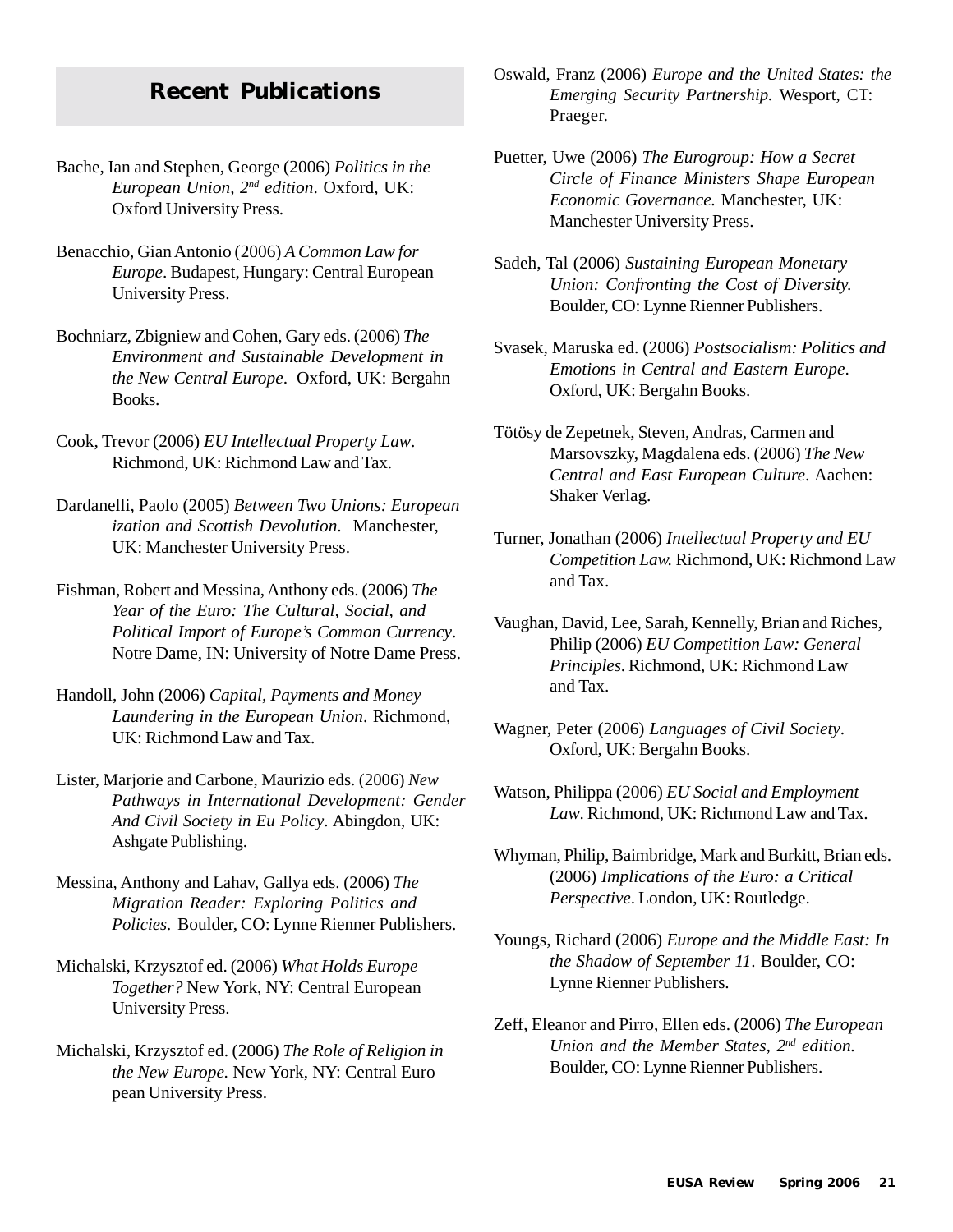**PLEASE MAKE A NOTE** in your planner that the dates of our **2007 10th Biennial International Conference** in Montreal, Canada, are **May 17-19, 2007**. We will be at the Le Centre Sheraton in Montreal and will circulate the Call for Proposals in Spring 2006.

 Some information about Montreal. Throughout its history, Montréal has been in turn a French settlement, a British stronghold and a bilingual city. Today it is officially bilingual and proud of its status as the largest French-speaking city in North America and second-largest French-speaking city in the world.

 Today as you tour the Old Port and Old Montreal, you'll find that much of what Montreal's ancestors built has been lovingly preserved: graceful stone buildings, stately churches, cobblestone streets. Elsewhere, historic neighbourhoods are being restored so more people can live downtown, but it is being done very carefully so as to preserve the special character of each area.

ON THE SUBJECT OF CONFERENCES, the Executive Committee is also pleased to announce that the EUSA conference in the spring of 2009 will take place in Los Angeles, California. This will be only the second EUSA conference ever held on the West coast; the first was located in Seattle in 1997.

> **THE STATE OF THE EUROPEAN UNION, VOLUME 7 NOW AVAILABLE!**

Now available from Oxford University Press is the seventh volume in the EUSA series The State of the European Union. This volume provides major new insights on both the recent evolution of the EU and its future developmental trajectory, and maps European trends against American policies and institutions. Edited by Nicolas Jabko and Craig Parsons. Available by calling 1-800- 451-7556 or online at www.oup.com.

University of Pittsburgh, Pittsburgh, PA 15260 USA, or email eusa@pitt.edu.

In Summer 2003 the executive board launched EUSA's new Ernst Haas Memorial Fund for EU Studies. Contributions have been more than generous to this point, and we would like to encourage members, especially those influenced by Professor Haas' work and/or teaching, to contribute to this legacy of his work. The Haas fund will support doctoral research on European integration, an essential task for developing a community of scholars and enhancing the field.

> **John T.S. Keeler University of Washington, Seattle**

**We are grateful for all the members of**

**EUSA**, and we especially appreciate those who: have EUSA and its Website (www.eustudies.org) listed as a resource on their EU-related course syllabi.

- recommend EUSA membership to their students/colleagues as the key source for the latest ideas and scholarship on European integration, EU affairs, and transatlantic relations. - contact the EUSA office for EUSA membership brochures to take to EU-related events they attend.

- list EUSA's biennial international conference on calendars of upcoming events and help circulate EUSA's call for proposals.

- encourage their students to submit paper/poster proposals for the EUSA conference.

- vote in (and run for) our biennial executive committee election (the next election takes place in Spring 2007).

Thanks, EUSA members, for your support!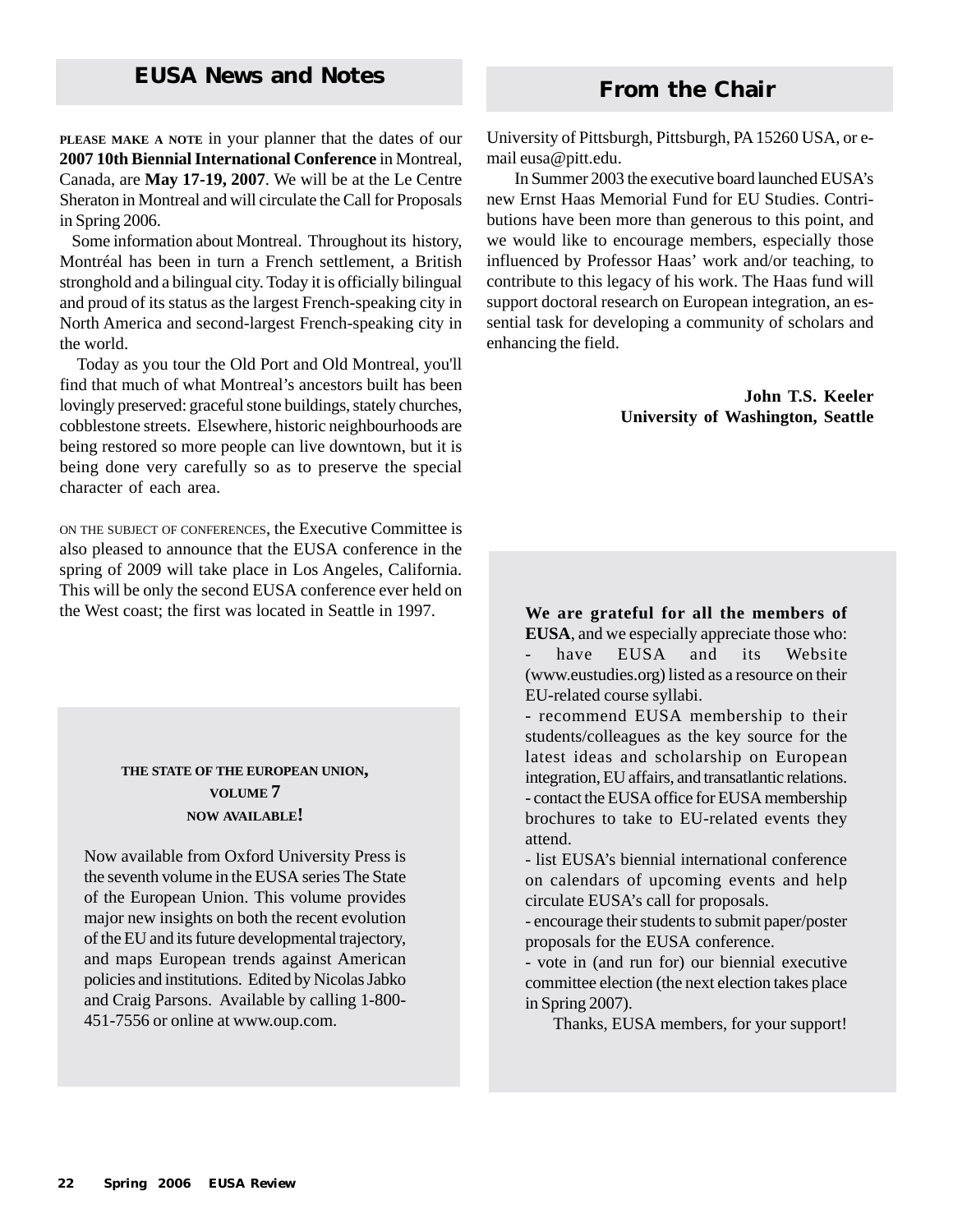#### **EUSA Lifetime Membership**

#### *What is it?*

Simply put, it is a one-time dues payment to EUSA of US \$1500.

ı

*What does it include?*

The Lifetime Membership includes all regular membership benefits for life. Among those benefits currently are subscription to the quarterly *EUSA Review,* receipt of occasional EUSA monographs, discounted registration rates at the EUSA International Conference, subscription to our e-mail List Serve, and the opportunity to join EUSA interest sections.

#### *Are there any other benefits?*

By making a one-time membership payment, you not only avoid the task of renewing each year, but gain the twin advantages of securing lifetime membership at today's dollar values *and* avoiding future dues increases.

#### *Who should do this?*

Any person wishing to support the endeavors of the European Union Studies Association—the fostering of scholarship and inquiry on the European integration project. For U.S. taxpayers, an additional benefit is a receipt for a one-time \$500 charitable contribution to EUSA, taxdeductible to the extent allowed by law (reducing your tax liability for the year in which you become a Lifetime Member).

#### *How do I become a Lifetime Member?*

Simply mail your check, in US\$ and made payable to "EUSA," to the European Union Studies Association, address given at right. (We can not accept lifetime membership payments by credit card.) We will send you a receipt and letter of acknowledgment.

#### *Will my Lifetime Membership be publicly recognized?*

Yes, EUSA Lifetime Members will be listed in the *EUSA Review* and in our printed, biennial Member Directory.

# **EUROPEAN UNION STUDIES ASSOCIATION**

**New Individual Membership Form Only** *(Please type or print)*

| $City$ <sub>______</sub>                                                                                                                                                                                                                                                                                                                                                                                                                                                                                                                                                                                                                                                                     |                          |                                                                                                                                                                                                                                                                                                                                   |
|----------------------------------------------------------------------------------------------------------------------------------------------------------------------------------------------------------------------------------------------------------------------------------------------------------------------------------------------------------------------------------------------------------------------------------------------------------------------------------------------------------------------------------------------------------------------------------------------------------------------------------------------------------------------------------------------|--------------------------|-----------------------------------------------------------------------------------------------------------------------------------------------------------------------------------------------------------------------------------------------------------------------------------------------------------------------------------|
| State/Province <b>Manual Community</b> Postal Code <b>Manual Code</b>                                                                                                                                                                                                                                                                                                                                                                                                                                                                                                                                                                                                                        |                          |                                                                                                                                                                                                                                                                                                                                   |
|                                                                                                                                                                                                                                                                                                                                                                                                                                                                                                                                                                                                                                                                                              |                          |                                                                                                                                                                                                                                                                                                                                   |
|                                                                                                                                                                                                                                                                                                                                                                                                                                                                                                                                                                                                                                                                                              |                          |                                                                                                                                                                                                                                                                                                                                   |
| Work Facsimile                                                                                                                                                                                                                                                                                                                                                                                                                                                                                                                                                                                                                                                                               |                          |                                                                                                                                                                                                                                                                                                                                   |
| $E$ -mail $\_\_$                                                                                                                                                                                                                                                                                                                                                                                                                                                                                                                                                                                                                                                                             |                          |                                                                                                                                                                                                                                                                                                                                   |
| <b>Your Professional Affiliation</b>                                                                                                                                                                                                                                                                                                                                                                                                                                                                                                                                                                                                                                                         |                          |                                                                                                                                                                                                                                                                                                                                   |
| Do you wish to be subscribed to                                                                                                                                                                                                                                                                                                                                                                                                                                                                                                                                                                                                                                                              |                          |                                                                                                                                                                                                                                                                                                                                   |
| EUSA's e-mail List Serve?                                                                                                                                                                                                                                                                                                                                                                                                                                                                                                                                                                                                                                                                    | $\rule{1em}{0.15mm}$ yes | no                                                                                                                                                                                                                                                                                                                                |
| * Students must provide copy of current semester's registration form.<br><b>EU Law Interest Section</b><br>EU Political Economy Interest Section<br>Teaching the EU Interest Section<br>EU Latin America Caribbean Interest Section<br><b>EU Economics Interest Section</b><br>EU Public Opinion and Participation Section<br>EU as Global Actor Section<br><b>EUSA Public Policy Interest Section</b>                                                                                                                                                                                                                                                                                       |                          | $\frac{\text{I}}{\text{I}}(2 \text{ yrs.})$<br>$\frac{\text{S10}}{\text{S10}}$ (2 yrs.)<br>\$10 (2 yrs.)<br>$\frac{\text{I}}{\text{I}}$ \$10 (2 yrs.)<br>$\frac{\text{I}}{\text{I}}$ \$10 (2 yrs.)<br>$\frac{\text{I}}{\text{I}}(2 \text{ yrs.})$<br>$\frac{\text{I}(2 \text{ yrs.})}{\text{I}(2 \text{ yrs.})}$<br>$$10)2$ yrs.) |
| EUSA members may wish to make a contribution to support the work of<br>EUSA in any amount over membership dues:<br>EUSA Grants and Scholarships Fund<br><b>EUSA Operating Fund</b><br>Ernst Haas Memorial Fund for EU Studies<br>Total amount of dues and gifts enclosed \$                                                                                                                                                                                                                                                                                                                                                                                                                  | $$$ $\qquad$             |                                                                                                                                                                                                                                                                                                                                   |
| We prefer payment by check (payable to "EUSA") when possible.<br>Checks must be in US\$ and drawn on a USA bank. We also accept<br>international money orders and MasterCard or Visa credit cards. Your<br>cancelled check or credit card statement will be your receipt.<br>Visa # $\frac{1}{\sqrt{1-\frac{1}{1-\frac{1}{1-\frac{1}{1-\frac{1}{1-\frac{1}{1-\frac{1}{1-\frac{1}{1-\frac{1}{1-\frac{1}{1-\frac{1}{1-\frac{1}{1-\frac{1}{1-\frac{1}{1-\frac{1}{1-\frac{1}{1-\frac{1}{1-\frac{1}{1-\frac{1}{1-\frac{1}{1-\frac{1}{1-\frac{1}{1-\frac{1}{1-\frac{1}{1-\frac{1}{1-\frac{1}{1-\frac{1}{1-\frac{1}{1-\frac{1}{1-\frac{1}{1-\frac{1}{1-\frac{1}{1-\frac{1}{1-\frac{1}{1-\frac{1}{1$ |                          |                                                                                                                                                                                                                                                                                                                                   |

Mail or fax this form (please do not mail *and* fax this form) to:



ı

**European Union Studies Association** 415 Bellefield Hall University of Pittsburgh Pittsburgh, PA 15260 USA Facsimile 412.648.1168